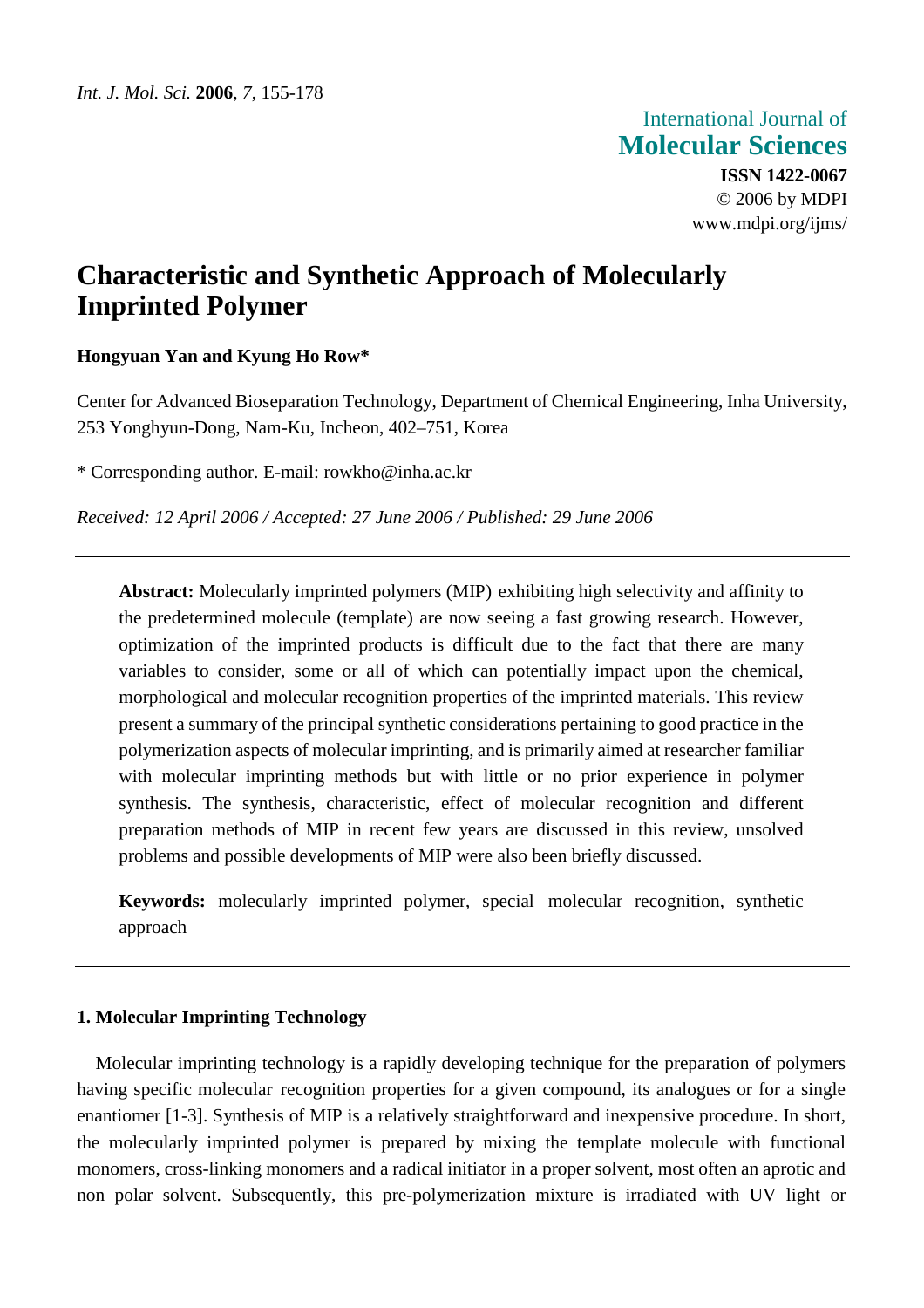subjected to heat in order to initiate polymerization. During polymerization, the complexes formed between the template molecule and the functional monomers will be stabilized within the resulting rigid, highly cross-linked polymer. After polymerization and extracted out of the template molecule, the resulting imprinted polymer possessing a permanent memory for the imprint species are formed, enabling the resultant polymer selectively to rebind the imprint molecule from a mixture of closely related compounds. The three-dimensional cavities that are complementary in both shape and chemical functionality arrangement to those of the template be left in the polymer matrix and the high degree of cross-linking enables the microcavities to maintain their shape after removal of the template, and thus, the functional groups are held in an optimal configuration for rebinding the template, allowing the receptor to `recognize' the original substrate [4-5]. Molecularly imprinted polymers demonstrate very good thermal and chemical stability and can be used in aggressive media [6]. MIP possess several advantages over their biological counterparts including low cost, ease of preparation, storage stability, repeated operations without loss of activity, high mechanical strength, durability to heat and pressure, and applicability in harsh chemical media. As a technique for the creation of artificial receptor-like binding sites with a 'memory' for the shape and functional group positions of the template molecule, molecular imprinting has become increasingly attractive in many fields of chemistry and biology, particularly as an affinity material for sensors [7-11], binding assays [12], artificial antibodies [13-14], adsorbents for solid phase extraction [15-19], and chromatographic stationary phases [20-23].

#### **2. Category of MIP**

Essentially, two kinds of molecular imprinting strategies have been established based on covalent bonds or non-covalent interactions between the template and functional monomers (Figure 1). In both cases, the functional monomers, chosen so as to allow interactions with the functional groups of the imprinted molecule, are polymerized in the presence of the imprinted molecule. The special binding sites are formed by covalent or, more commonly, non-covalent interaction between the functional group of imprint template and the monomer, followed by a crosslinked co-polymerization [24]. Of the two strategies, the non-covalent approach has been used more extensively due to follow three reasons:

(1) Non-covalent protocol is easily conducted, avoiding the tedious synthesis of prepolymerization complex.

(2) Removal of the template is generally much easier, usually accomplished by continuous extraction.

(3) A greater variety of functionality can be introduced into the MIP binding site using non-covalent methods.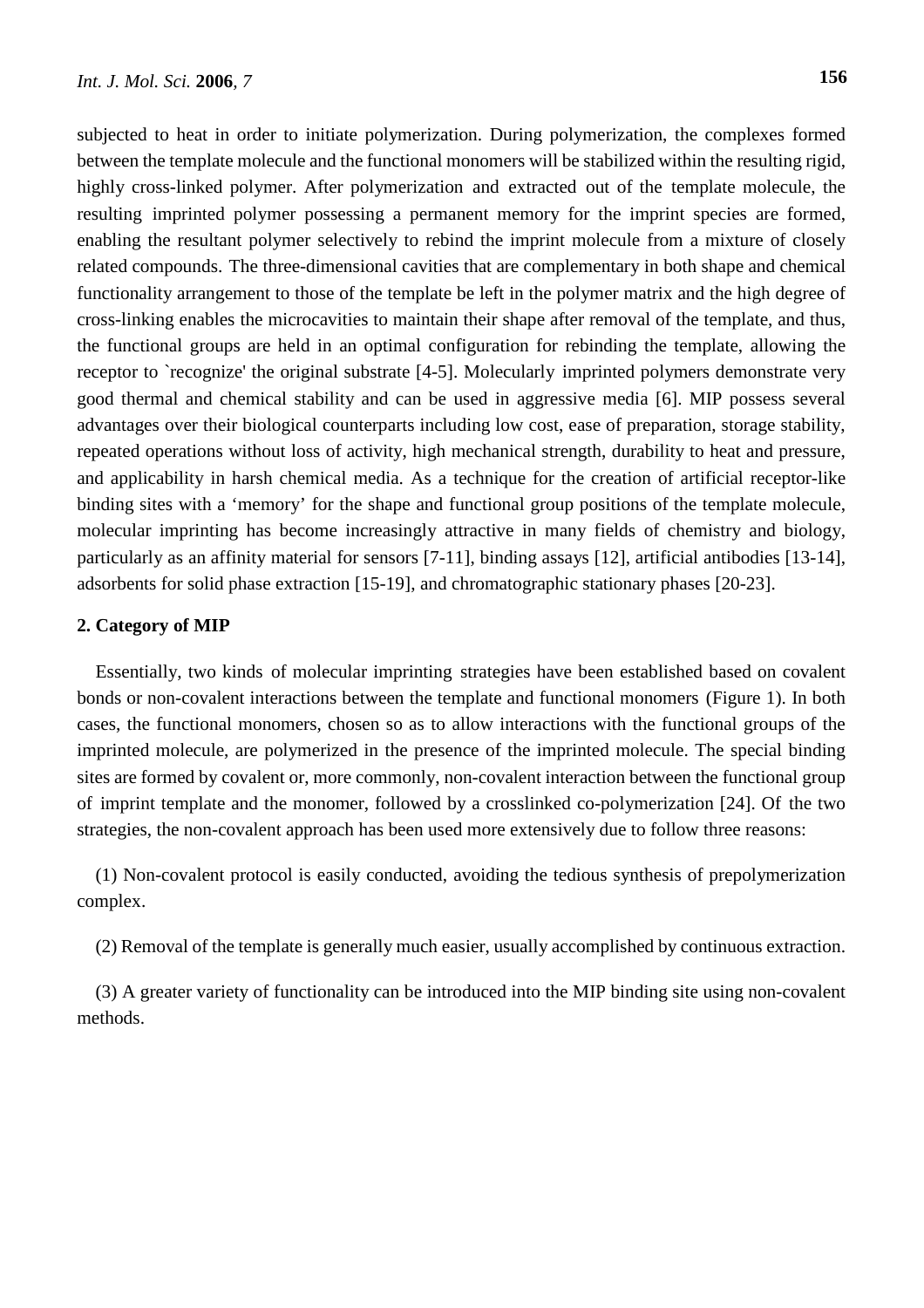

**Figure 1.** Schematic representation of covalent and non-covalent molecular imprinting procedures

### *2.1. Covalent Approach*

In covalent approach, the imprinted molecule is covalently coupled to a polymerizable molecule. The binding of this type of polymer-relies on reversible covalent bonds. After copolymerization with crosslinker, the imprint molecule is chemically cleaved from the highly crosslinked polymer. Wulff [25-26] and co-workers first produced MIP by synthesizing specific sugar or amino acid derivatives which contained a polymerisable function such as vinylphenylboronate by covalent imprinting methods. After polymerization they hydrolyzed the sugar moiety and used the polymer for selective binding and result shown that for covalent molecular imprinting, selectivity of MIP increases with maximization of crosslinker. Moreover, the requirements of covalent imprinting are different than those for non-covalent imprinting, particularly with respect to ratios of functional monomer, crosslinker, and template. However, since the choice of reversible covalent interactions and the number of potential templates are substantially limited, reversible covalent interactions with polymerizable monomers are fewer in number and often require an acid hydrolysis procedure to cleave the covalent bonds between the template and the functional monomer.

#### *2.2. Non-covalent Approach*

Non-covalent approach is the most frequently used method to prepare MIP due to its simplicity. During the non-covalent approach, the special binding sites are formed by the self-assembly between the template and monomer, followed by a crosslinked co-polymerization [27-28]. The imprint molecules interact, during both the imprinting procedure and the rebinding, with the polymer via non-covalent interactions, e.g. ionic, hydrophobic and hydrogen bonding. The non-covalent imprinting approach seems to hold more potential for the future of molecular imprinting due to the vast number of compounds, including biological compounds, which are capable of non-covalent interactions with functional monomers [29-30]. Limits to the non-covalent molecular imprinting are set by the peculiar molecular recognition conditions. Most of fact, the formation of interactions between monomers and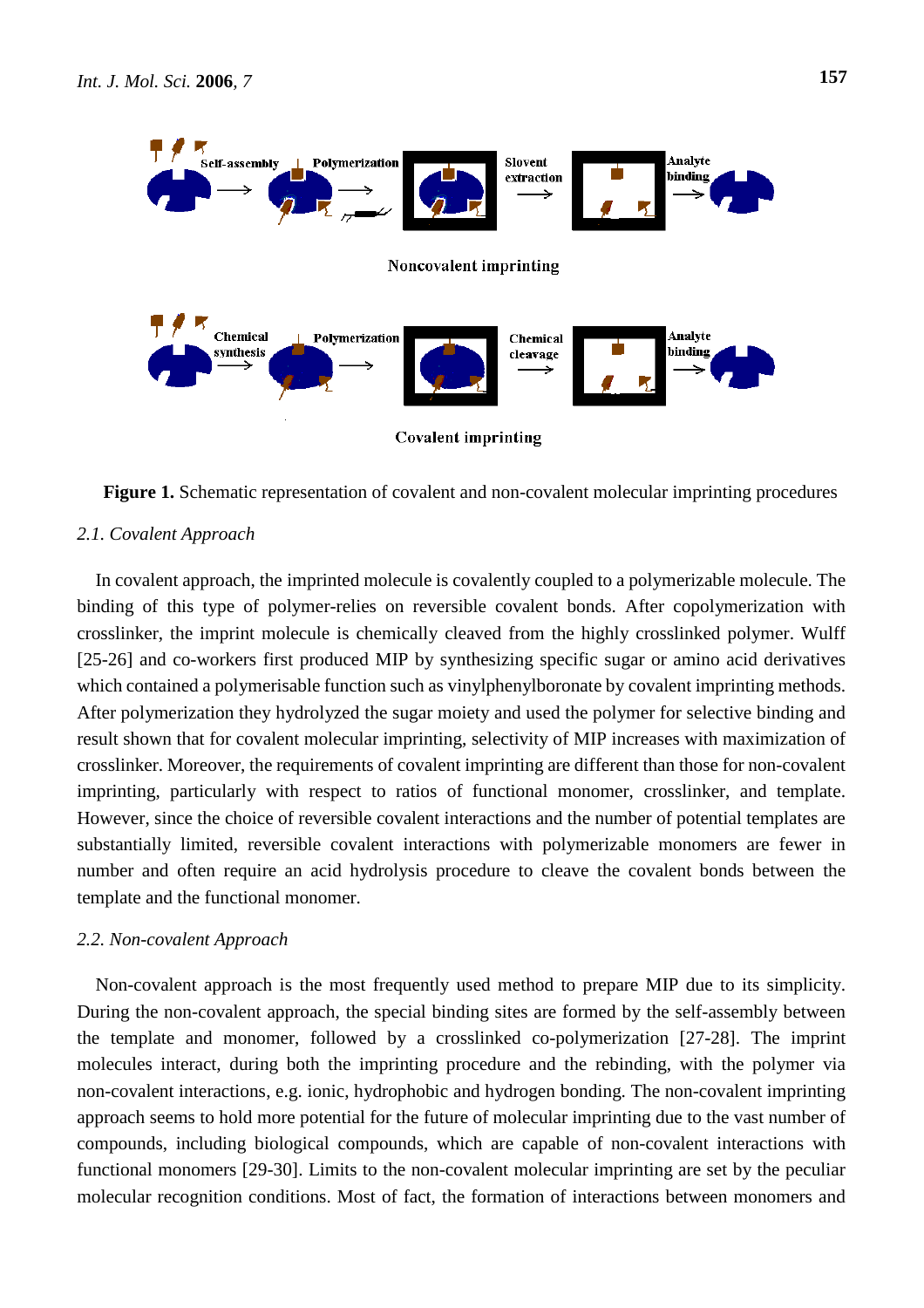the template are stabilized under hydrophobic environments, while polar environments disrupt them easily. Another limit is represented by the need of several distinct points of interactions: some molecules characterized by a single interacting group, such as an isolated carboxyl, generally give imprinted polymers with very limited molecular recognition properties, which have little interest in practical applications.

Understanding the basic optimization of non-covalent methods is important for two reasons: the methodology is far easier than covalent methods, and it produces higher affinity binding sites, versus covalent methods. The trends in binding and selectivity in non-covalently imprinted polymers are explained best by incorporates multiple functional monomers for the highest affinity binding sites. The increased number of binding interactions in the polymer binding site may account for greater fidelity of the site, and thus impart greater affinity and selectivity to the site. This would suggest that the number of functional groups in the polymer binding site is not determined directly by the solution phase pre-polymer complex; rather, it is determined during polymerization. Because of the difficulty to characterizing the binding site structures during and after polymerization, the actual events determining the final binding site structure are still a main challenge.

#### **3. Molecular Recognition of MIP**

Despite the wealth of literature on molecular imprinting technology that has been published within past decades, the mechanisms of recognition and their rational control appear not entirely understood, thus inhibiting optimization of the imprinting strategy. Molecular recognition ability is dependent on several factors, such as shape complementarity, functional complementarity, contributions from the surrounding environment. As for the functional complementarity, even though all non-covalent interactions are applicable to the molecular recognition between a target molecule and a molecular recognition site formed by a molecular imprinting, the nature of the template, monomers and the polymerization reaction itself determine the quality and performance of the polymer product. Moreover, the quantity and quality of the molecularly imprinted polymer recognition sites is a direct function of the mechanisms and extent the monomer–template interactions present in the pre-polymerization mixture. The recognition of the polymer constitutes an induced molecular memory, which makes the recognition sites capable of selectively recognizing the imprint species.

The imprinted molecules interact, during both the imprinting procedure and the rebinding, with the polymer via non-covalent interactions, e.g. ionic, hydrophobic and hydrogen bonding [31]. Hydrogen bond is most often applied as a molecular recognition interaction of molecularly imprinted polymers. From this, acrylic acid and methacrylic acid have usually been adopted as functional monomers since carboxyl group functions as a hydrogen donor and a hydrogen acceptor at the same time. These non-covalent interactions are easily reversed, usually by a wash in aqueous solution of an acid, a base, or methanol, thus facilitating the removal of the template molecule from the network after polymerization. In addition to the better versatility of this more general approach, it allows fast and reversible binding of the template.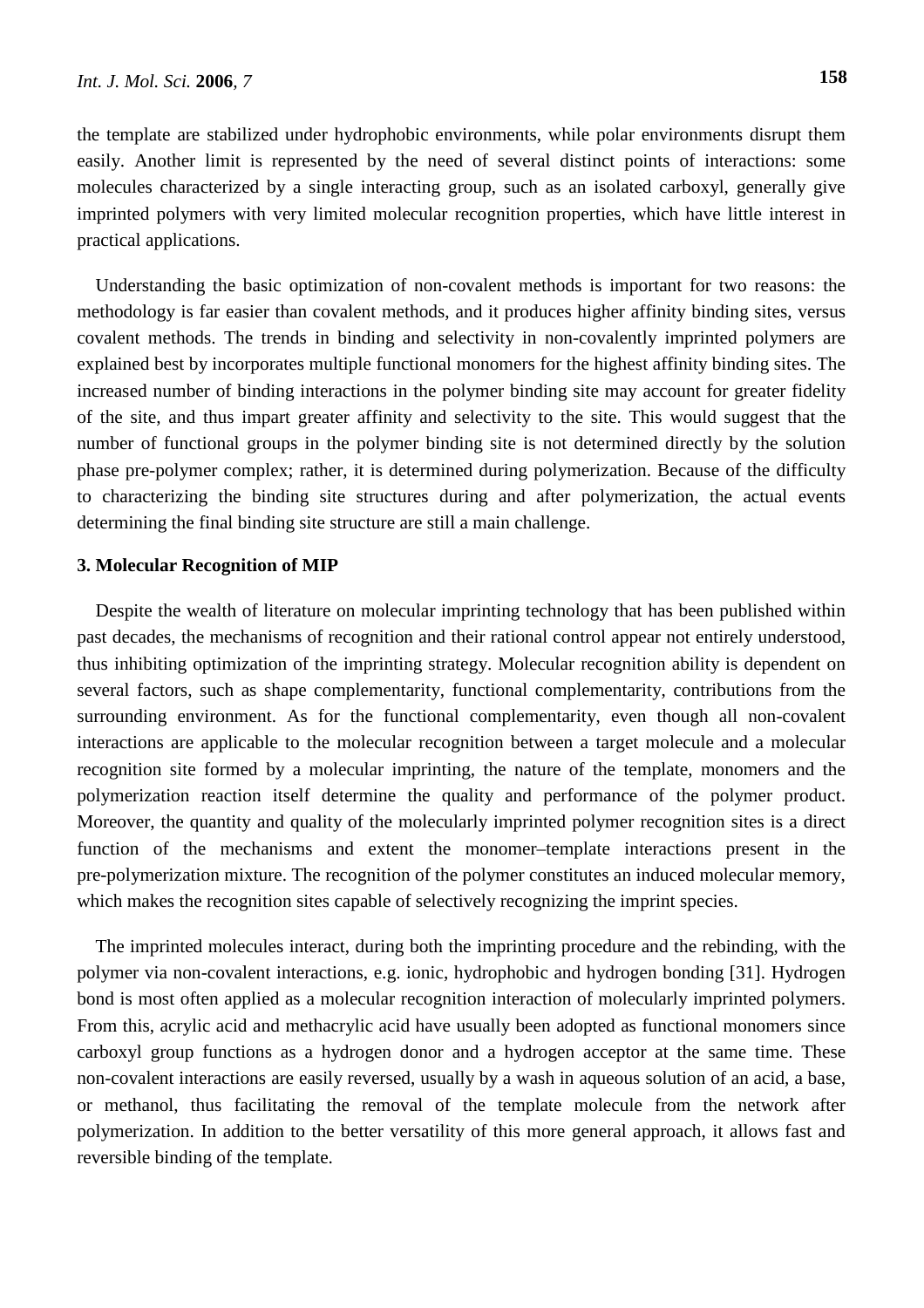Mosbach et al. [32-34] has shown various examples of MIP prepared from different functional monomers (e.g. methacrylic acid (MAA) and acrylamide (AM)) and a cross-linking copolymer (e.g. ethyleneglycol dimethacrylate (EDMA)) in porogenic solvents such as chloroform, toluene, tetrahydrofuran and acetonitrile. Most MIP are prepared by non-covalent imprinting and the common systems are based on methacrylic monomers, such as methacrylic acid because its carboxyl group is the most common hydrogen-bonding and acidic functional group in molecular imprinting, cross-linked with EDMA. Molecularly imprinted polymers prepared with the trifunctional crosslinkers pentaerythritol triacrylate and trimethlolpropane trimethacrylate (TRIM) were shown to be superior to those prepared with EDMA, in that higher load capacities and better resolution were obtained.

Nicholls [35-36] studied thermodynamic considerations of MIP recognition. He explained that the extent of template complexation at equilibrium is governed by the change in Gibbs free energy of formation of each mode of template–functional monomer interaction. As the prearrangement phase is under thermodynamic control, the monomer(s)–template complex is not subjected to conformational strains and unfavourable vander Waals interactions. Furthermore, MIP only undergoes limited changes in its conformation during the recognition of the template because of its high degree of cross-linking. Since both polymerization and rebinding processes occurred generally in lipophylic solvents, hydrophobic interactions can be considered negligible.

Kim et al. [37] investigated and compared the thermodynamic properties of copolymers imprinted for Fmoc-L-tryptophan and prepared by two different methods: in situ polymerization and traditional bulk method. The thermodynamic properties of the two different MIP showed that three types of binding sites coexist on their surface. The highest energy sites adsorb only the imprinted molecule or template. Most of the intermediate energy sites adsorb both the template and its antipode, although part of them may adsorb only the template. Finally, the lowest energy sites provide nonselective interactions of both the template and its antipode. On the nonimprinted copolymer, there are only two types of sites. The high-energy sites have a slightly lower energy that the intermediate sites of the MIP and the low-energy sites have properties close to those of the lowest energy sites on the MIP. The monolithic MIP has fewer nonselective sites than the bulk MIP.

A layer of mineral oil was deposited onto the surface of the polymer in order to create a hydrophobic environment in the binding sites and to improve the recognition properties of the polymer in polar solvents was investigated by Piletska [38]. The performances of polymers in acetonitrile showed that the modified polymers possessed significantly increased selectivity as compared with non-treated ones. The three-fold improvement of recognition ability to template (cocaine) was achieved; at the same time, for non-specific molecule (morphine) the improvement was only 1.3 times. The investigation of the stability of mineral oil coating on the polymer surface suggested that the effect produced is stable over a long period of time. This approach could be used to broaden the range of experimental conditions where molecularly imprinted polymers can perform successfully.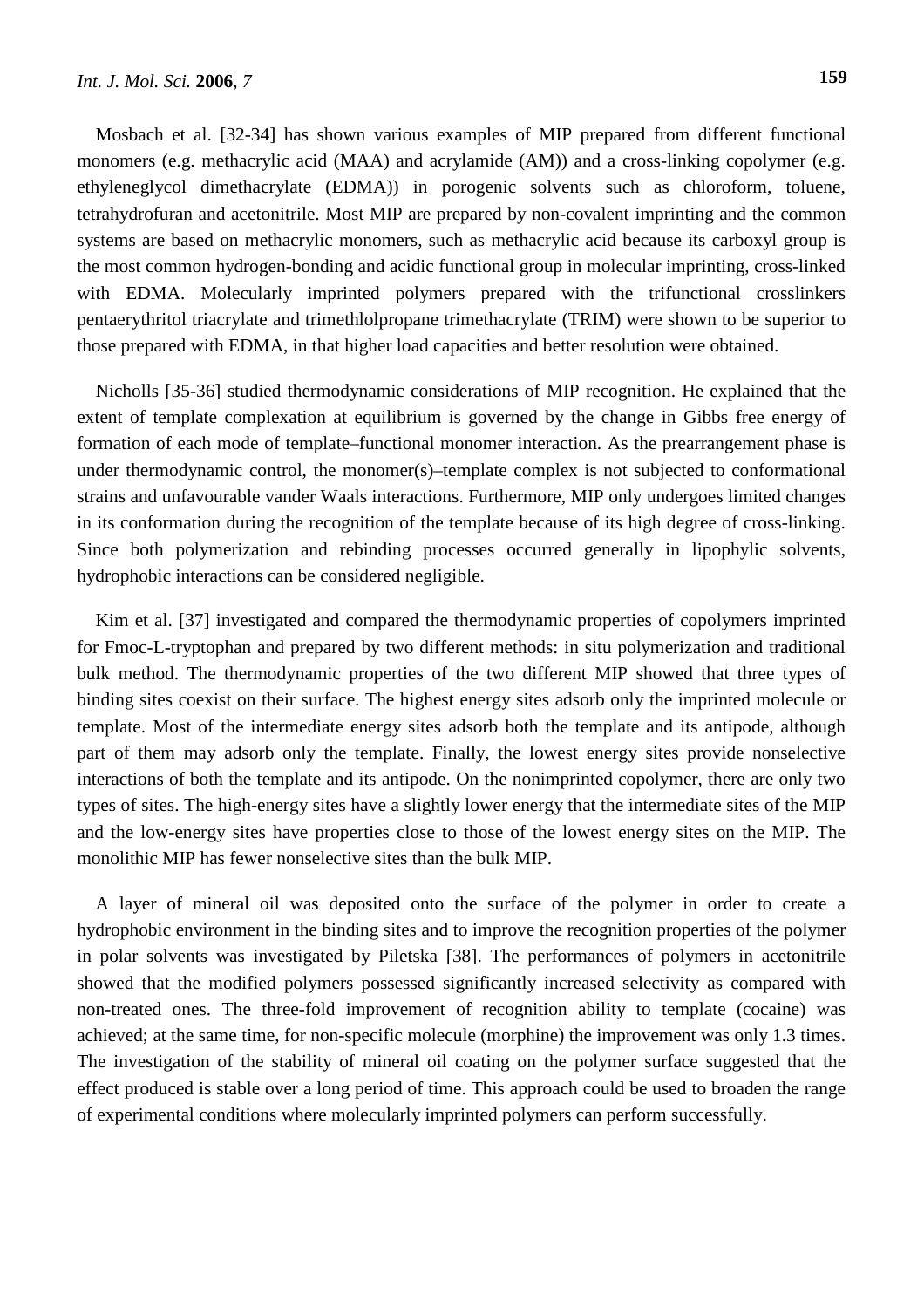#### **4. Effecting of Special Molecular Recognition**

#### *4.1. Optimization of the Polymer Structure*

The synthesis of molecularly imprinted polymers is a chemically complex pursuit and demands a good understanding of chemical equilibrium, molecular recognition theory, thermodynamics and polymer chemistry in order to ensure a high level of molecular recognition [39-43]. The polymers should be rather rigid to preserve the structure of the cavity after splitting off the template. On the other hand, a high flexibility of the polymers should be present to facilitate a fast equilibrium between release and reuptake of the template in the cavity. These two properties are contradictory to each other, and a careful optimization became necessary. The challenge of designing and synthesizing a molecularly imprinted polymer can be a daunting prospect to the uninitiated practitioner, not least because of the sheer number of experimental variables involved, e.g. the nature and levels of template, functional monomer(s), cross-linker(s), solvent(s) and initiator, the method of initiation and the duration of polymerization. Moreover, optimization of the imprinted products is made more difficult due to the fact that there are many variables to consider, some or all of which can potentially impact upon the chemical, morphological and molecular recognition properties of the imprinted materials. Fortunately, in some instances it is possibly to rationally predict how changing any one such variable, e.g. the cross-link ratio, is likely to impact upon these properties [44-48].

#### *4.2. Template*

The template is central importance and it directs organization of the functional groups pendent to the functional monomers in all molecular imprinting processes. In terms of compatibility with free radical polymerization, templates should ideally be chemically inert under the polymerization conditions, thus alternative imprinting strategies may have to be sought if the template can participate in radical reactions or is for any other reason unstable under the polymerization conditions. The following are legitimate questions to ask of a template: (1) Does the template bear any polymerisable groups? (2) Does the template bear functionality that could potentially inhibit or retard a free radical polymerization? (3) Will the template be stable at moderately elevated temperatures or upon exposure to UV irradiation? The imprinting of small, organic molecules (e.g., pharmaceuticals, pesticides, amino acids and peptides, nucleotide bases, steroids, and sugars) is now well established and considered almost routine. Optically active templates have been used in most cases during optimization. In these cases the accuracy of the structure of the imprint (the cavity with binding sites) could be measured by its ability for racemic resolution, which was tested either in a batch procedure or by using the polymeric materials as chromatographic supports.

One of the many attractive features of the molecular imprinting method is that it can be applied to a diverse range of analytes, however, not all templates are directly amenable to molecular imprinting processes. Most routine MIP were using small organic molecules as template. Although specially adapted protocols have been proposed for larger organic compounds, e.g., proteins, cells, imprinting of much larger structures is still a challenge. The primary reason is the fact that larger templates are less rigid and thus do not facilitate creation of well-defined binding cavities during the imprinting process.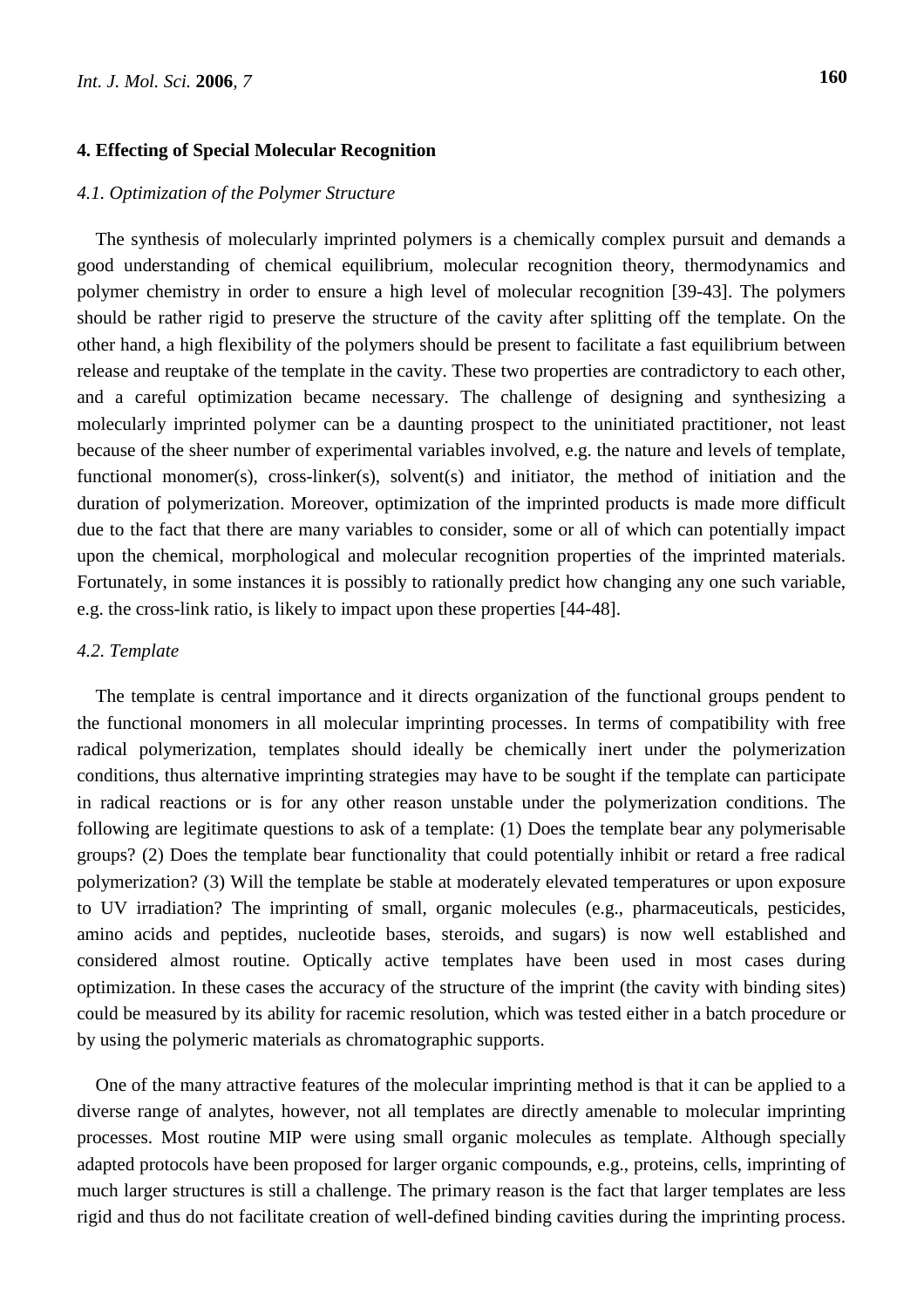Furthermore, the secondary and tertiary structure of large biomolecules such as proteins may be affected when exposed to the thermal or photolytic treatment involved in the synthesis of imprinted polymers. Rebinding is also more difficult, since large molecules such peptides and proteins do not readily penetrate the polymer network for reoccupation of binding pockets.

#### *4.3. Monomers*

The careful choice of functional monomer is one of the utmost importance to provide complementary interactions with the template and substrates. (Figure 2) For covalent molecular imprinting, the effects of changing the template to functional monomer ratio is not necessary because the template dictates the number of functional monomers that can be covalently attached; furthermore, the functional monomers are attached in a stoichiometric manner. For non-covalent imprinting, the optimal template /monomer ratio is achieved empirically by evaluating several polymers made with different formulations with increasing template [49]. The underlying reason for this is thought to originate with the solution complex between functional monomers and template, which is governed by Le Chatelier's principle. Applying Le Chatelier's principle to the complex formed prior to polymerization, increasing the concentration of components or binding affinity of the complex in the prepolymerization mixture would predict an increase in the pre-polymer complex. Correspondingly, there is an increase the number of final binding sites in the imprinted polymer, resulting in an increased binding or selectivity factor per gram of polymer.

From the general mechanism of formation of MIP binding sites, functional monomers are responsible for the binding interactions in the imprinted binding sites, and for non-covalent molecular imprinting protocols, are normally used in excess relative to the number of moles of template to favor the formation of template-functional monomer assemblies. It is very important to match the functionality of the template with the functionality of the functional monomer in a complementary fashion (e.g. H-bond donor with H-bond acceptor) in order to maximise complex formation and thus the imprinting effect. Higher retention and resolution was finding by the two co-monomer imprinting polymer than the single monomer imprinting polymer, which indicated an increase in the affinity of the MIP with the sample as a result of the cooperation effect of the binding sites. However, it's important to bear reactivity ratios of the monomers to ensure those copolymerisations are feasible.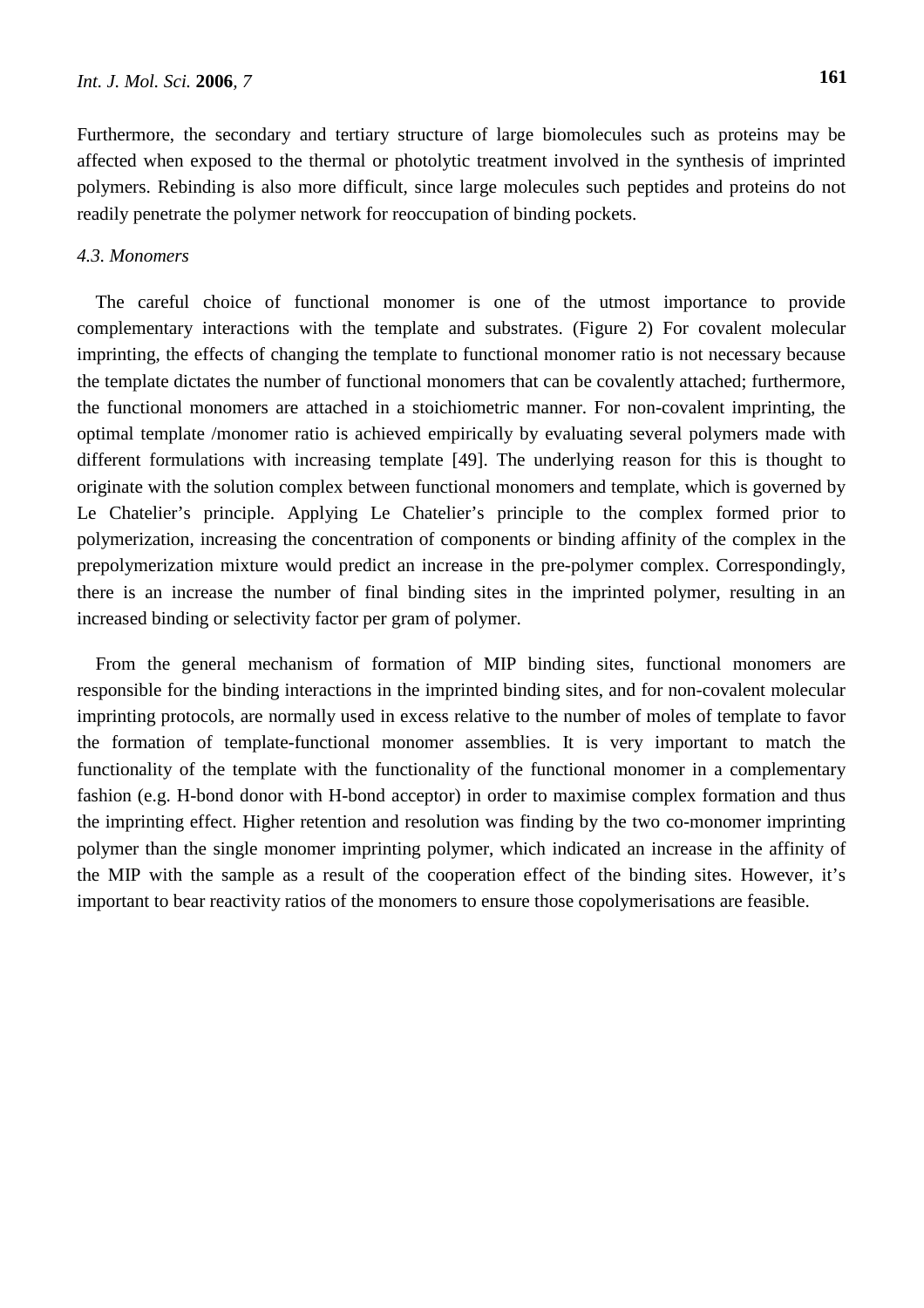

**Figure 2.** Common functional monomers used in non-covalent molecular imprinting procedures.

#### *4.4. Crosslinkers*

The selectivity is greatly influenced by the kind and amount of cross-linking agent used in the synthesis of the imprinted polymer. The careful choice of functional monomer is another importance choice to provide complementary interactions with the template and substrates (Figure 3). In an imprinted polymer, the cross-linker fulfils three major functions: First of all, the cross-linker is important in controlling the morphology of the polymer matrix, whether it is gel-type, macroporous or a microgel powder. Secondly, it serves to stabilize the imprinted binding site. Finally, it imparts mechanical stability to the polymer matrix. From a polymerization point of view, high cross-link ratios are generally preferred in order to access permanently porous (macroporous) materials and in order to be able to generate materials with adequate mechanical stability. So the amount of cross-linker should be high enough to maintain the stability of the recognition sites. These may be because the high degree of cross-linking enables the microcavities to maintain three-dimensional structure complementary in both shape and chemical functionality to that of the template after removal of the template, and thus, the functional groups are held in an optimal configuration for rebinding the template, allowing the receptor to `recognize' the original substrate. Polymers with cross-link ratios in excess of 80% are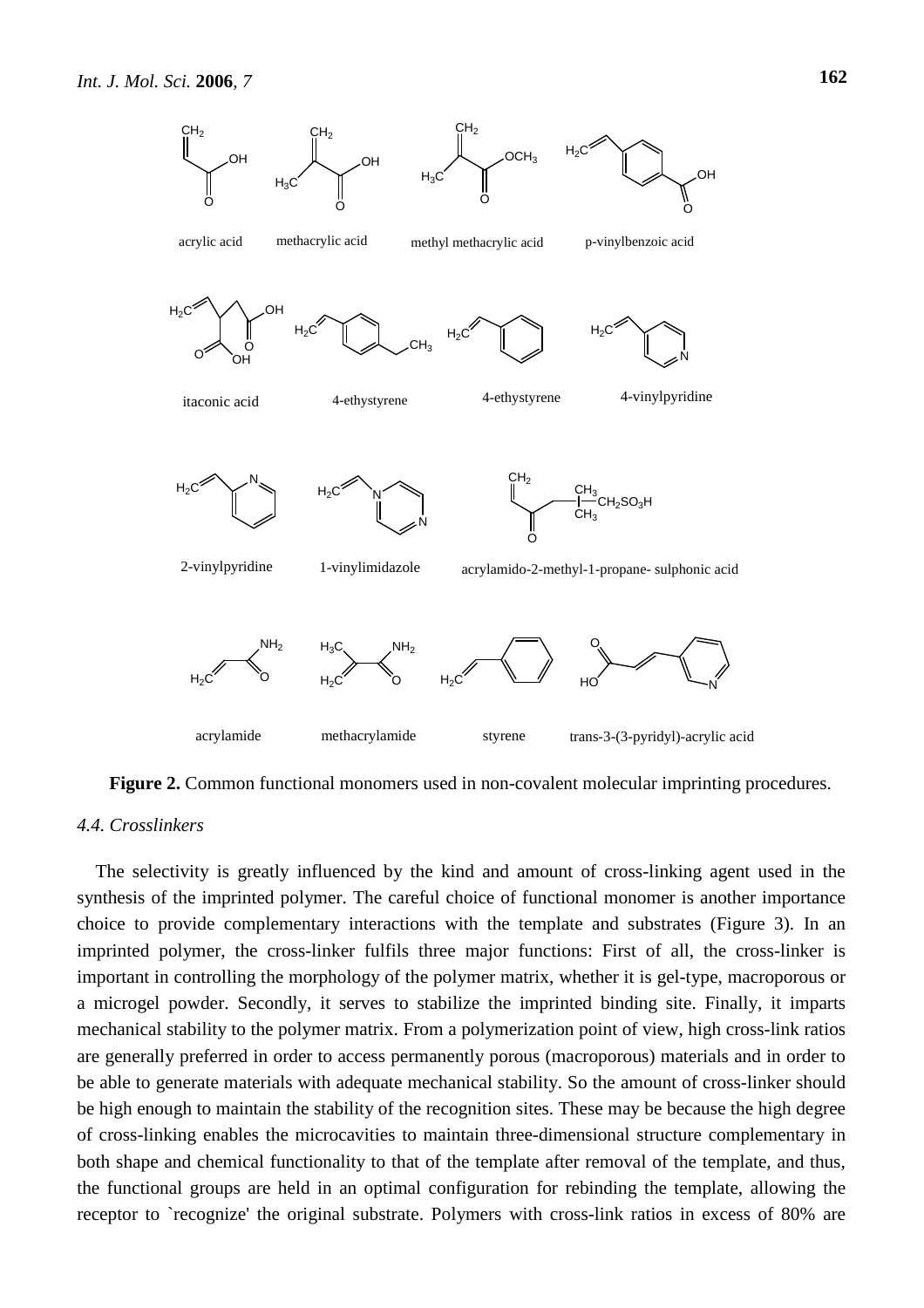often be used. Quite a number of cross-linkers compatible with molecular imprinting are known, and a few of which are capable of simultaneously complexing with the template and thus acting as functional monomers.

#### *4.5. Porogenic solvents*

Porogenic solvents play an important role in formation of the porous structure of MIP, which known as macroporous polymers. It is known that the nature and level of porogenic solvents determines the strength of non-covalent interactions and influences polymer morphology which, obviously, directly affects the performance of MIP. Firstly, template molecule, initiator, monomer and cross-linker have to be soluble in the porogenic solvents. Secondly, the porogenic solvents should produce large pores, in order to assure good flow-through properties of the resulting polymer. Thirdly, the porogenic solvents should be relatively low polarity, in order to reduce the interferences during complex formation between the imprint molecule and the monomer, as the latter is very important to obtain high selectivity MIP.

Porogenic solvents with low solubility phase separate early and tend to form larger pores and materials with lower surface areas. Conversely, porogenic solvents with higher solubility phase separate later in the polymerization provide materials with smaller pore size distributions and greater surface area. More specifically, use of a thermodynamically good solvent tends to lead to polymers with well developed pore structures and high specific surface areas, use of a thermodynamically poor solvent leads to polymers with poorly developed pore structures and low specific surface areas. However, the binding and selectivity in MIP is not appeared to dependent on a particular porosity.

Although the results of molecular recognition weaken with the polar of the porogenic solvents increasing, however, it is important to stress that in some cases sufficiently strong template: monomer interactions have been observed in rather polar solvents (e.g. methanol/water). Increasing the volume of porogenic solvents increases the pore volume. Besides its dual roles as a solvent and as a pore forming agent, the solvent in a non-covalent imprinting polymerization must also be judiciously chosen such that it simultaneously maximizes the likelihood of template, functional monomer complex formation. Normally, this implies that apolar, non-protic solvents, e.g. toluene, are preferred as such solvents stabilize hydrogen bonds, however if hydrophobic forces are being used to drive the complexation then water could well be the solvent of choice.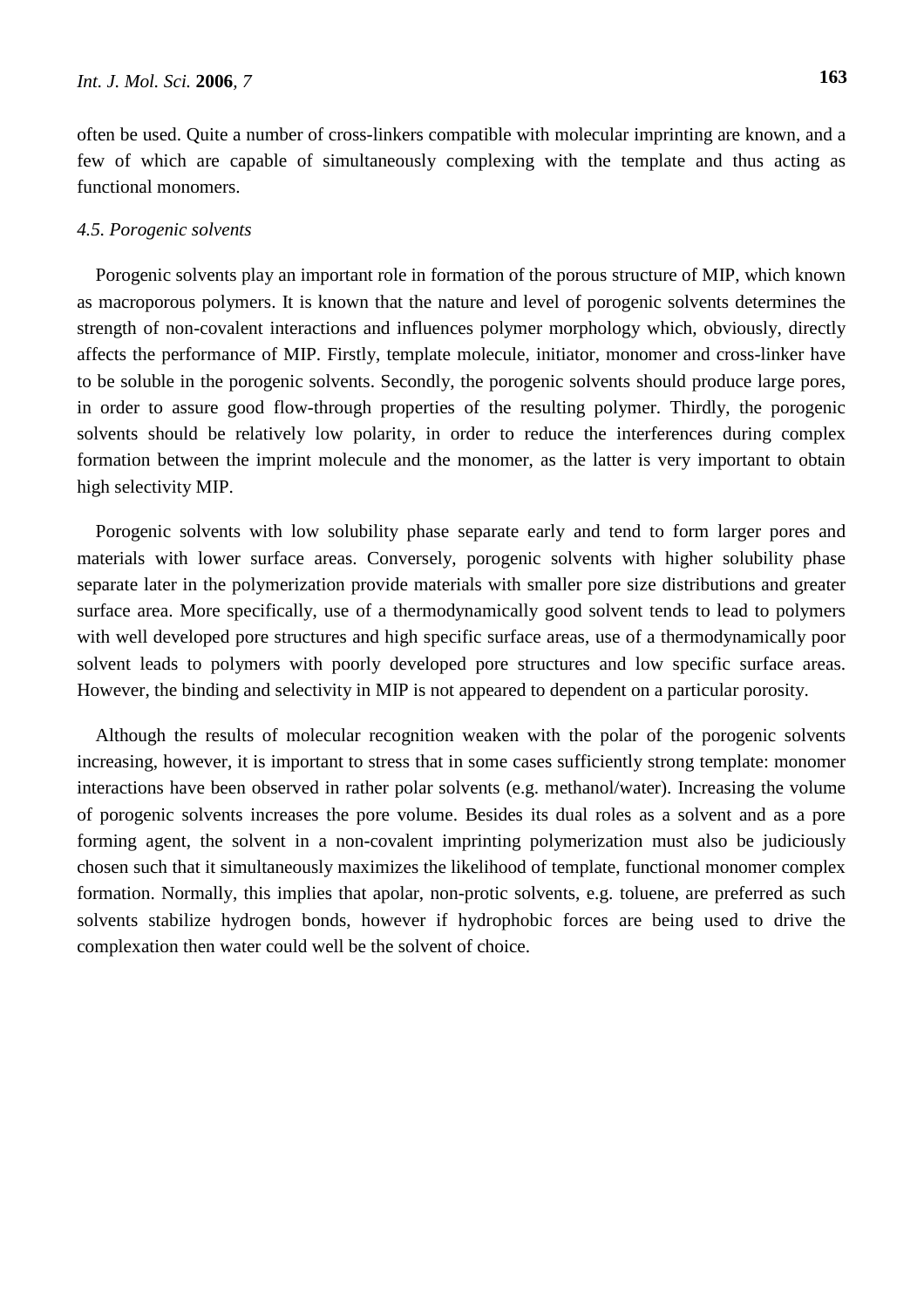

N,N'-1,4-phenylenediacrylamine



ethylene glycol dimethacrylate



divinylbenzene



1,3-diisopropenyl benzene



N,N'-methylenediacrylamide



3,5-bis(acryloylamido)benzoic acid



N,O-bisacryloyl-phenylalaninol



tetramethylene dimethacrylate

N

1,4-diacryloyl piperazine

ö

I

 $\frac{1}{\circ}$ 

 $H_2C^2$ 

 $H<sub>2</sub>C$ 

N

O

 $CH<sub>2</sub>$ 

 $\mathrm{CH}_2$ 



2,6-bisacryloylamidopyridine



trimethylpropane trimethacrylate

pentaerythritol tetraacrylate

O  $\cap$ 

O

O  $\Omega$  $H<sub>2</sub>$ 

 $CH<sub>2</sub>$ 

O

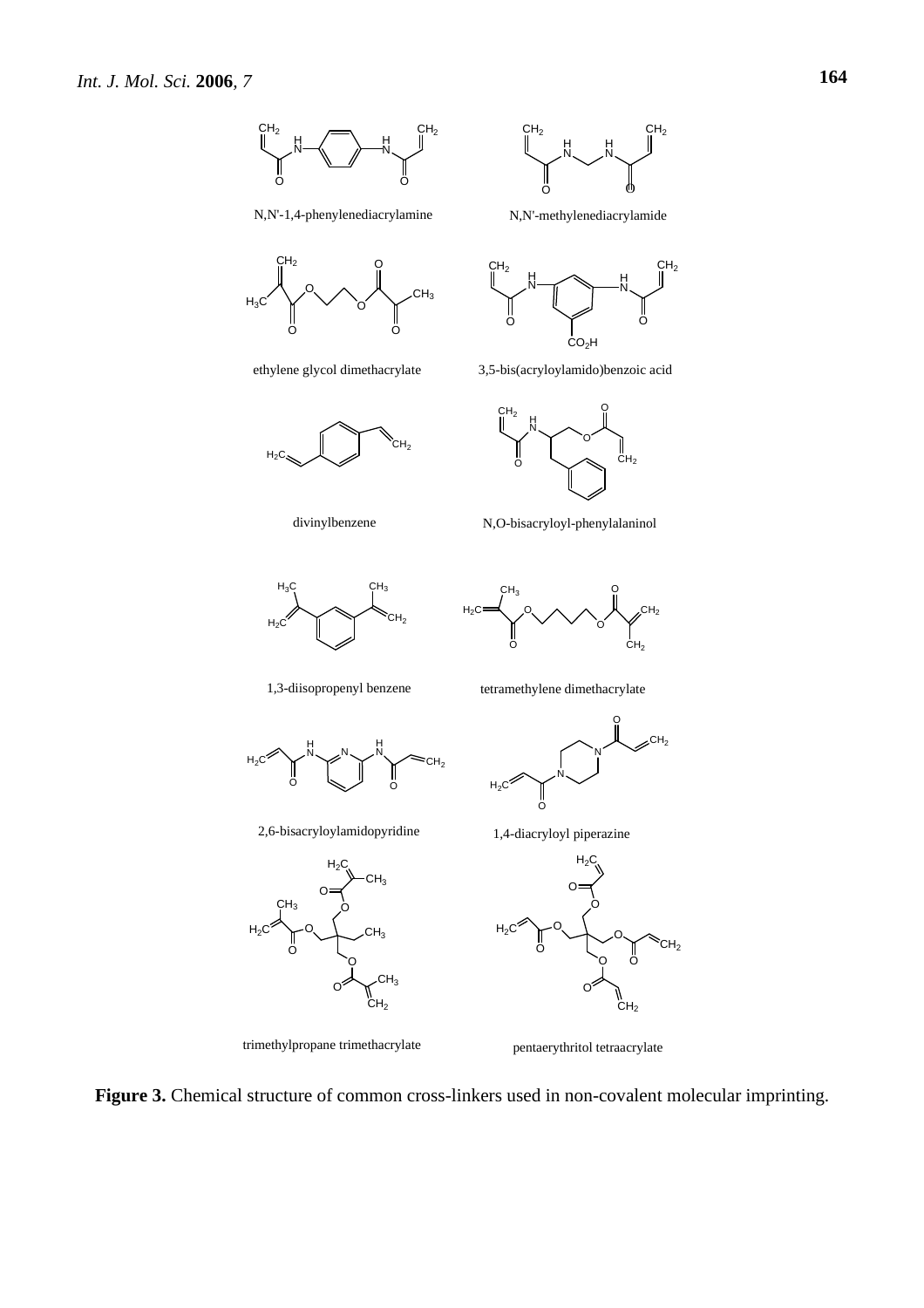#### *4.6. Initiators*

Many chemical initiators with different chemical properties can be used as the radical source in free radical polymerization (Figure 4). Normally they are used at low levels compared to the monomer, e.g. 1 wt. %, or 1 mol. % with respect to the total number of moles of polymerisable double bonds. The rate and mode of decomposition of an initiator to radicals can be triggered and controlled in a number of ways, including heat, light and by chemical/electrochemical means, depending upon its chemical nature. For example, the azoinitiator azobisisobutyronitrile (AIBN) can be conveniently decomposed by photolysis (UV) or thermolysis to give stabilised, carbon-centred radicals capable of initiating the growth of a number of vinyl monomers. As an illustrative example of the use of AIBN, or indeed other initiators, to polymerize vinyl monomers, AIBN can polymerize methylmethacrylate under thermal or photochemical conditions to give poly(methyl methacrylate).

Oxygen gas retards free radical polymerizations, thus in order to maximize the rates of monomer propagation, ensure good batch-to-batch reproducibility of polymerizations, removal of the dissolved oxygen from monomer solutions immediately prior to proliferation is advisable. Removal of dissolved oxygen can be achieved simply by ultrasonication or by sparging of the monomer solution by an inert gas, e.g. nitrogen or argon.



azobisdimethylvaleronitrile

4,4'-azo(4-cyanovaleric acid)



#### *4.7. Polymerization condition*

Several studies have shown that polymerization of MIP at lower temperatures forms polymers with greater selectivity versus polymers made at elevated temperatures. Usually, most people using 60℃ as the polymerization temperature. However, the initiation of the polymerization reaction was very fast and therefore hard to control at this temperature and resulted in low reproducibility of molecular imprinted polymer. Furthermore, the relatively high temperatures have a negative impact on the complex stability, which reduced the reproducibility of the monolithic stationary phases and produced high column pressure drops. Thus, the relatively low temperatures of with a prolonged reaction time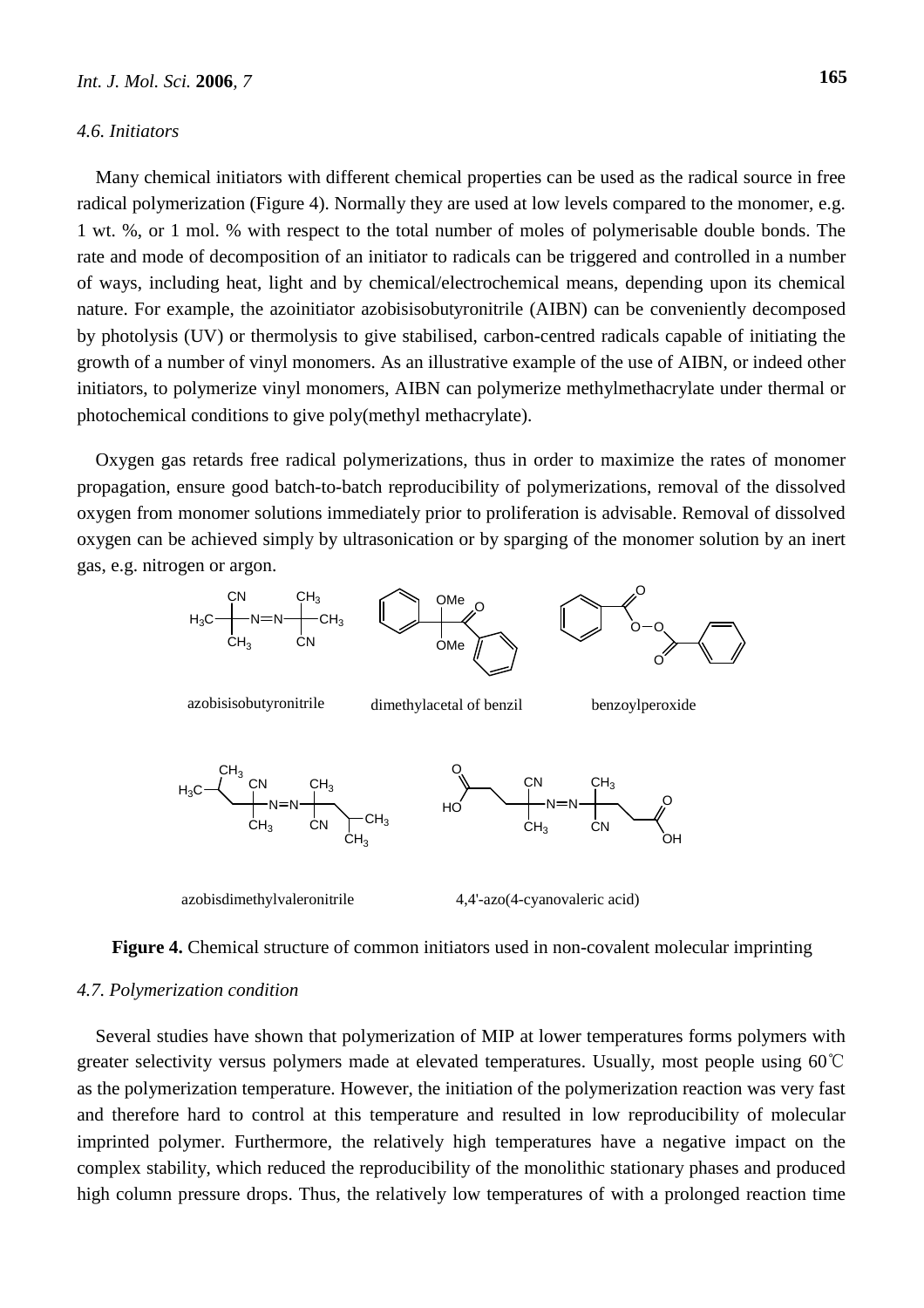were selected in order to yield a more reproducible polymerization. Where complexation is driven by hydrogen bonding then lower polymerization temperatures are preferred, and under such circumstances photochemically active initiators may well be preferred as these can operate efficiently at low temperature. For example, Mosbach et al. [50-51] presented a study on enantioselectivity of l-PheNHPh imprinted polymers, one polymer being thermally polymerized at 60℃, the other photochemically polymerized at 0℃. The results showed that better selectivity is obtained at the lower temperature versus the identical polymers thermally polymerized. The reason for this has again been postulated on the basis of Le Chatelier's principle, which predicts that lower temperatures will drive the pre-polymer complex toward complex formation, thus increasing the number and, possibly, the quality of the binding sites formed.

#### **5. Preparation Methods of MIP**

#### *5.1. Bulk Polymerization*

Molecularly imprinted polymers can be prepared in a variety of physical forms to suit the final application desired (Table 1). The conventional method for preparing MIP is via solution polymerization followed by mechanical grinding of the resulting bulk polymer generated to give small particles and sieve the particles into the desired size ranges, which diameters usually in the micrometer range [52-53]. This method, by far the most popular, presents many attractive properties, especially to newcomers. In fact, it is fast and simple in its practical execution and it does not require particular operator skills or sophisticated instrumentation. Particle sizes <25 µm are usually used in chromatographic studies [54]. Such ground and sieved particles have been packed into conventional HPLC columns, immobilized on TLC plates, and entrapped in capillary columns using acrylamide gels or silicate matrices.

Although bulk polymerization is simple, and optimization of imprinting conditions is relatively straightforward, however, bulk polymerization method presents many drawbacks anyway. First of all, the particles obtained after the last sieving step have a highly irregular in size and shape, some interaction sites are destroyed during grinding, and thus lead to a negative impact on chromatographic performance and lower MIP loading capacity with respect to theoretical values. Moreover, the procedure of grinding and sieving is cumbersome, and it causes a substantial loss of useful polymer, that can be estimated between 50 and 75% of the initial amount of bulk material. Since a portion of polymer can only be used as packing material, this method suffered high consumption of the template molecules. Last, but not least, due to its exothermical nature, bulk polymerization cannot be scaled-up without danger of sample overheating.

Gonzalez et al. [55] systemic studied the non-covalent MIP synthesized by "bulk" polymerization using digoxin as template. These polymers were synthesized under different conditions, i.e., changing the functional monomers employed (methacrylic acid or 2-vinylpyridine), the porogenic solvents (acetonitrile or dichloromethane) used, different polymerization and extraction processes were used. The polymerization process was proceeding either under UV light or in a thermostat-controlled water bath. This produced polymers with different structural conformations and characteristics (hardness,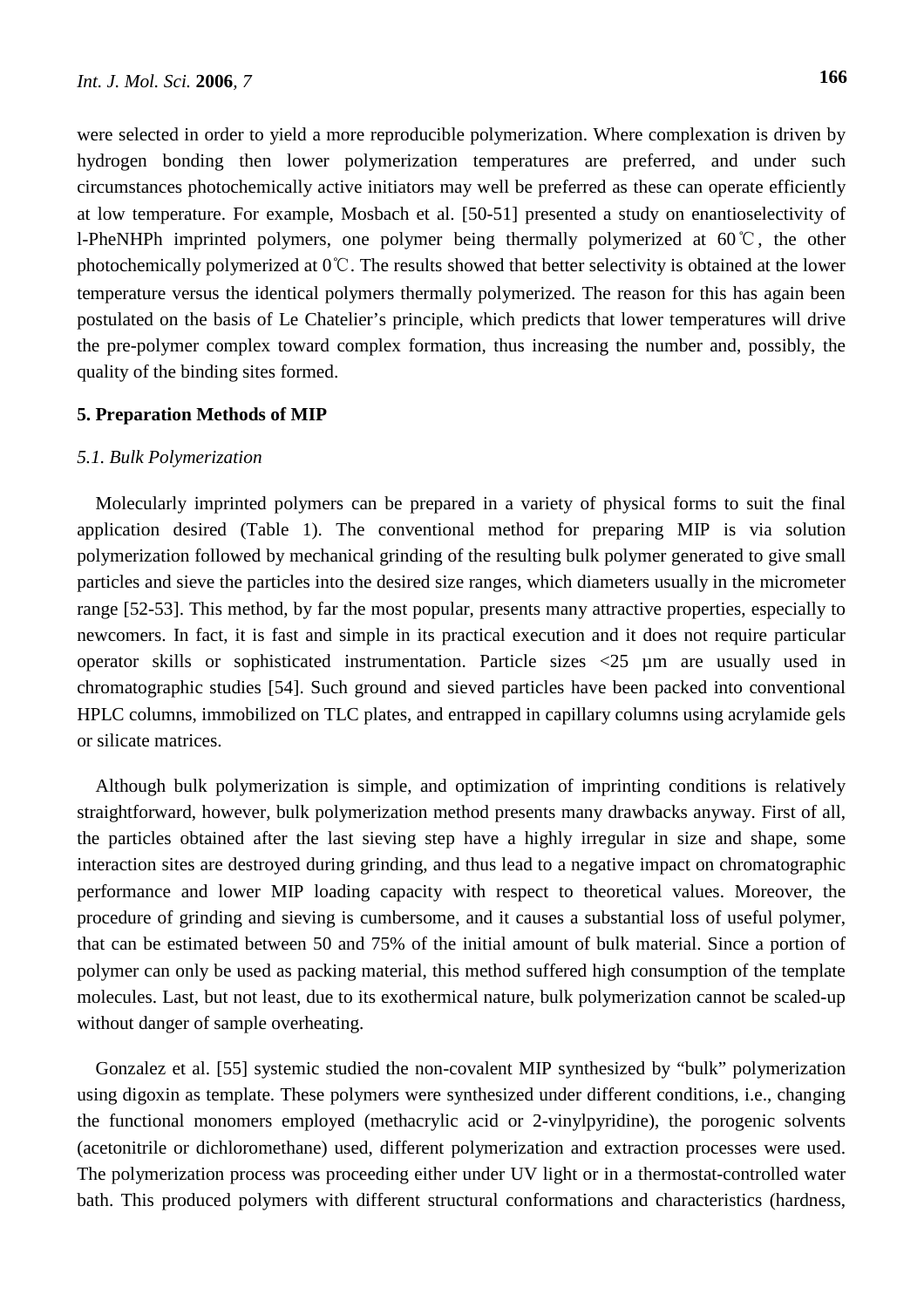porosity, stiffness, loading capacity, strength, etc.). The binding capacity, binding specificity and chemical and thermal capacities of these MIP were found to depend directly on the characteristics of their surface morphology.

Molecular imprinting of 2-aminopyridine (2-apy) in bulk polymerizations of acrylic and sol–gel based polymers has been synthesized by O'Mahony [56]. Both polymeric systems reveal varying degrees of affinity in rebinding the original template as well as a number of structural analogues. Rebinding was conducted in chloroform, acetonitrile and methanol in order to assess the role of hydrogen bonding in imprinting. The acrylic imprinted polymer retained approximately 50% of the template in rebinding studies in chloroform compared to 100% for the sol–gel. However, this higher affinity for the sol–gel was accompanied by a higher degree of non-specific binding. The acrylic polymer exhibited little discrimination between imprinted and reference polymers for 3-aminopyridine (3-apy) indicating the high selectivity of the MIP polymer for 2-apy relative to 3-apy.

| MIP format                   | <b>Benefits</b>                 | Limitations                           |
|------------------------------|---------------------------------|---------------------------------------|
| Bulk polymerization          | Polymerization simplicity and   | Tedious procedures of grinding,       |
|                              | universality,                   | sieving, and column packing,          |
|                              | No require particular skills or | Irregular particle in size and shape, |
|                              | sophisticated instrumentation   | low performance.                      |
| Suspension polymerization    | spherical particles,            | Phase partitioning of complicates     |
|                              | Highly reproducible results,    | system,                               |
|                              | Large scale possible            | Water is incompatible with most       |
|                              |                                 | imprinted procedures, Specialist      |
|                              |                                 | surfactant polymers required          |
| Multi-step swelling          | Monodisperse beads of           | Complicated procedures and            |
| polymerization               | controlled diameter,            | reaction conditions,                  |
|                              | Excellent particle for HPLC     | Need for aqueous emulsions,           |
| Precipitation polymerization | Imprinted microspheres,         | Large amount of template              |
|                              | Uniform size and high yields    | High dilution factor                  |
| Surface polymerization       | Monodisperse product,           | Complicated system,                   |
|                              | Thin imprinted layers           | Time consuming                        |
| In-situ polymerization       | One-step, in-situ preparation,  | Extensive optimization required       |
|                              | Cost-efficient, good porosity   | for each new template system          |

**Table 1.** Summary of MIP prepared by different methods.

## *5.2. Multi-step Swelling Polymerization*

In recent years, much effort has been dedicated to developing alternative methods to prepare imprinted stationary phases, which are superior in terms of efficiency and mass transfer properties.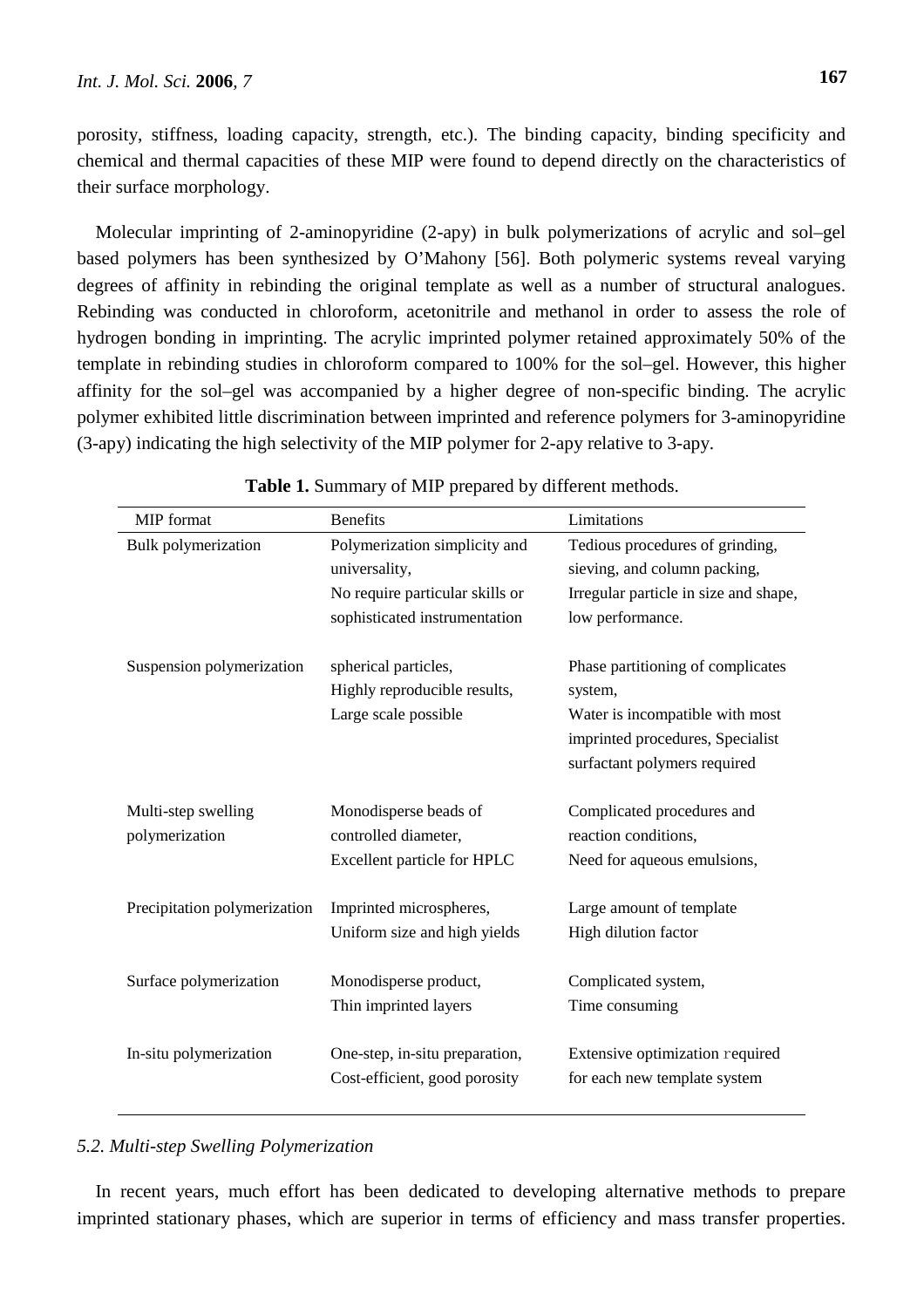Micrometer-sized spherical imprinted polymers with narrow size distribution have been prepared through several techniques [57-59]. Uniformed spherical particles have been obtained by using multi-step swelling method [60-63]. Particles can be prepared directly in the form of spherical beads of controlled diameter. Beads synthesized in this way can be rendered magnetic through inclusion of iron oxide particles. Although particles obtained using this technique are comparatively monodisperse in size and shape and well suited for chromatographic applications, however, fairly complicated procedures and reaction conditions are required, and the aqueous suspensions used in this technique could interfere with the imprinting and thus lead to a decrease in selectivity. The requirement for aqueous emulsions can interfere with the imprinting process and the selectivity of these particles is still not completely satisfactory.

Uniformly sized MIP for d-chlorpheniramine (CP) and -brompheniramine (BP) prepared by a multi-step swelling polymerization method and evaluated using a mixture of phosphate buffer and acetonitrile as mobile phase [64]. CP and BP enantiomers were retained the most as a monovalent cation on MAA-co-EDMA polymers and a divalent cation on TFMAA-co-EDMA polymers. Ion exchange and hydrophobic interactions could mainly work for the retention and enantioseparation of CP and BP on both MAA-co-EDMA and TFMAA-co-EDMA polymers in hydro-organic mobile phases.

#### *5.3. Suspension Polymerization*

A rather simple method for the preparation of imprinted supports not requiring mechanical grinding is suspension polymerization, which yields aggregates of spherical particles, if the system is sufficiently dilute, uniformly sized microspheres. To avoid above interference in multi-step swelling method, suspension polymerization in perfluorocarbon solvents has been studied [65-66]. In two-phase systems, the use of liquid perfluorocarbons instead of water as the continuous phase might be preferred since water may have a detrimental effect on the non-covalent complex between monomers and imprint molecule. Although regular molecularly imprinted microspheres have been prepared and excellent chromatographic performance was obtained from polymer beads produced by use of these methods and selectivity was good even at high flow rates, unfortunately, the specialized perfluorocarbon solvent and fluorinated surfactant impose limits on the applicability and practicality of this method.

Bovine serum albumin-imprinted polyacrylamide gel beads were synthesized via inverse-phase seed suspension polymerization, using high-density crosslinked gel beads as core, low-density crosslinked polyacrylamide gel as imprinting shell [67]. The selectivity test showed that imprinting gel beads exhibited good recognition for template proteins, as compared to the control protein. The imprinting beads had quick adsorption rate and possessed improved regeneration property in comparison with those prepared directly via inverse-phase suspension polymerization. They consider the formation of multiple hydrogen bonds and complementary shape between the imprinting cavities and the template proteins are the two factors that lead to the imprinting effect.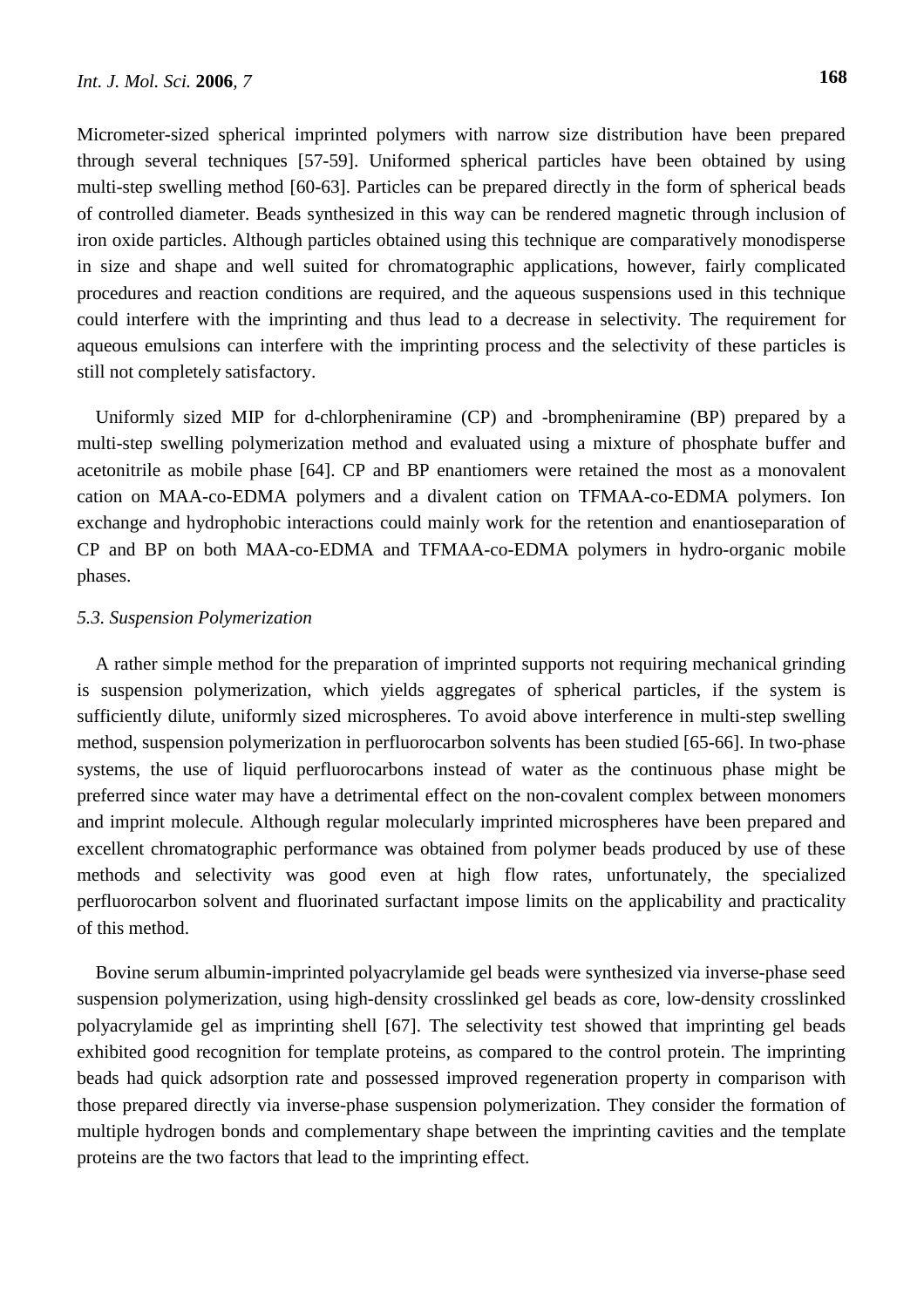A MIP that uses a stable isotope labeled compound as the template molecule, the so-called IMIP, was developed by suspension polymerization [68]. The selectivity factors of MIP and IMIP for bisphenol A (BPA) were 4.45 and 4.43, respectively. Therefore, IMIP was found to have the same molecular recognition ability as MIP. When MI-SPE with IMIP was used and followed by LC–MS in the analysis of river water sample, the detection limit of BPA was 1 ppt with high sensitivity.

#### *5.4. Precipitation Polymerization*

MIP microspherical shapes with more uniform size can be obtained by the method of precipitation polymerization, which offers a higher active surface area by manipulating its compositions. As regards precipitation polymerization, this technique involves coagulation of nano-gel beads followed by ordered particle growth due to capture of oligomers from surrounding solution [69-70]. In this manner, near-monodispersed spherical beads can be prepared, and size and porosity can be fine-tuned thereby changing the polymerization conditions. This technique has been reported in MIP-based competition assays [71-72] and capillary electrochromatography [73-74], but only recently works have been published, in which it is clearly shown that precipitation polymerization can be a potentially fruitful technique for preparing chromatography-grade molecularly imprinted beads [75].

Recently, precipitation polymerization has been employed for the production of molecularly imprinted microspheres by Ye and Puoci et al [76-78]. Despite the higher yields, a large amount of template molecules is needed for the preparation process, because of the high dilution factor. The feasibility of preparing highly selective morphine imprinting polymer particles using precipitation polymerization is demonstrated by Ho et al. [79]. Since the template, morphine hydrochloride, is dilute in the polymerization solution, it is assumed that the pH effect can be neglected in the system. The MIP prepared by precipitation polymerization gave uniform particles, and this proved to be a feasible method for fabricating MIP. By controlling the separation point during the cross-linking polymerization process, starting with a dilute monomer solution, uniform molecular imprinted microspheres were obtained in good yield. Compared with the traditional method, these particles exhibit greater recognition binding ability in the sensing of morphine without a time-consuming process of grinding and sieving. The rebinding of MIP by the precipitation polymerization in a solution containing morphine exhibited better performance than that of NMIP.

Baggiani [80] prepare near monodispersed polystyrene beads by precipitation polymerization in acetonitrile, and these polymeric beads cheap and easy-to-make, represent a convenient alternative to the expensive chromatography-grade silica in the iniferter-mediated grafting of MIP. The chromatographic behaviour of a column packed with these imprinted beads was compared with another column packed with irregular particles obtained by grinding of a bulk pyrimethanil-imprinted polymer. These results are consistent with an influence of the polymerization method on the morphology of the resulting polymer and not on the molecular recognition properties due to the molecular imprinting process.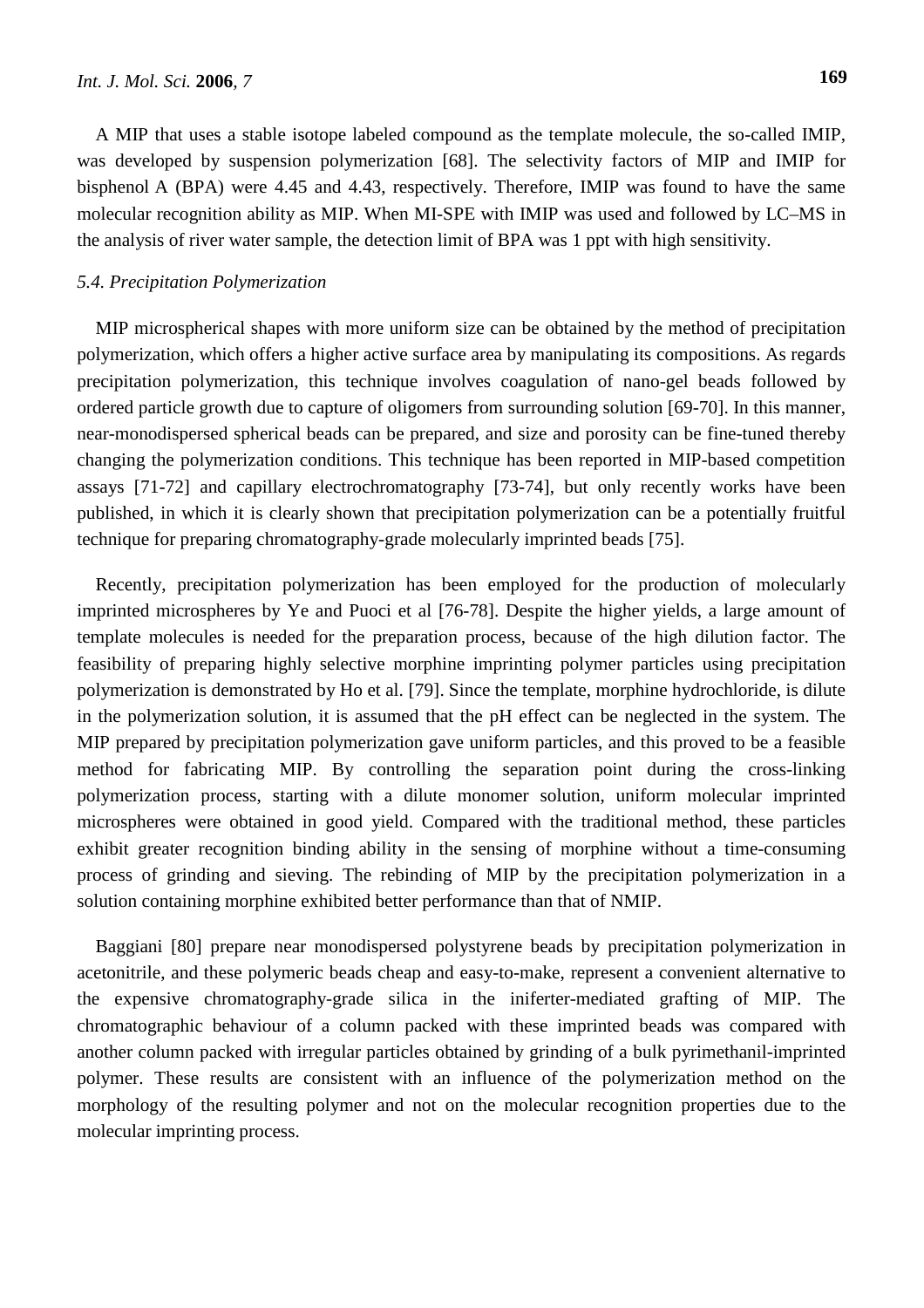#### 5.5. Surface Imprinting Polymerization

Surface grafting of MIP layers onto preformed beads has been recently proposed as attractive and apparently general techniques to obtain chromatography-grade imprinted materials. In this method, thin imprinted layers have been successfully used as coatings on chromatography-grade porous silica using several techniques to restrain the radical polymerization at the surface of the beads [81-82].

An imprinted layer selective to specific molecules on the surface of widely used polymers without affecting the bulk features was prepared by Sreenivasan [83]. The methodology is simple and modified surface could be used in applications as diverse as separation, sensing, medical uses, etc. Say et al. [84] prepared phosphorotriesterase mimic surface imprinted polymeric microbeads using MAH–Cu(II) as a new metal–chelating monomer. The paraoxon hydrolytic activity results showed that hydrolytic activity of PIBs was higher than NIBs. The preparation of the polymer is simple, inexpensive and results demonstrated that the catalytic activity of microbeads has decreased by only 17% after several uses.

The surface imprinting technique utilizing water-in-oil (W/O) emulsions was applied to the preparation of a metal ion-imprinted membrane by Araki [85]. The zinc(II) ionimprinted membrane was successfully prepared by emulsion polymerization with 1,12-dodecanediol-O,O'-diphenylphosphonic acid (functional host molecule), l-glutamic acid dioleylester ribitol (emulsion stabilizer), and divinylbenzene (polymer matrix-forming monomer). To obtain flexible and mechanically stable membranes for practical applications, the polymerization was conducted in the presence of acrylonitrile-butadiene rubber and hydrophilized poly(tetrafluoroethylene) membranes. The use of acrylonitrile-butadiene rubber and a porous solid support in the polymer matrix resulted in improved flexibility and mechanical strength of the imprinted membrane. The permeation mechanism of the metal ions was considered to be hopping of metal ions on the binding sites in the membranes.

Piacham et al. [86] prepare ultra-thin MIP films using surface initiated radical polymerization. Polymer films are directly formed on gold-coated quartz crystal resonator, which offers easy monitoring of polymer growth. With this approach its easy control the thickness of the MIP film to be below 50 nm, where the selective recognition of target analytes can be easily detected by the underlying quartz crystal resonator. When used in a flow injection analysis system, the assembled QCM sensor generated a large frequency change (>30 Hz) upon encountering a small amount of analyte (0.19 mM). The sensor had a very short response time  $(1 \text{ min})$ , and displayed certain chiral selectivity towards the original template, (S)-propranolol at a concentration higher than 0.38mM in aqueous solution.

#### *5.6. Monolithic Imprinted Polymerization*

Monolithic molecularly imprinted technology combined the advantage of monolithic column and molecular imprinted technology, which was prepared by a simple, one-step, in-situ, free-radical polymerization ''molding'' process directly within a chromatographic column without the tedious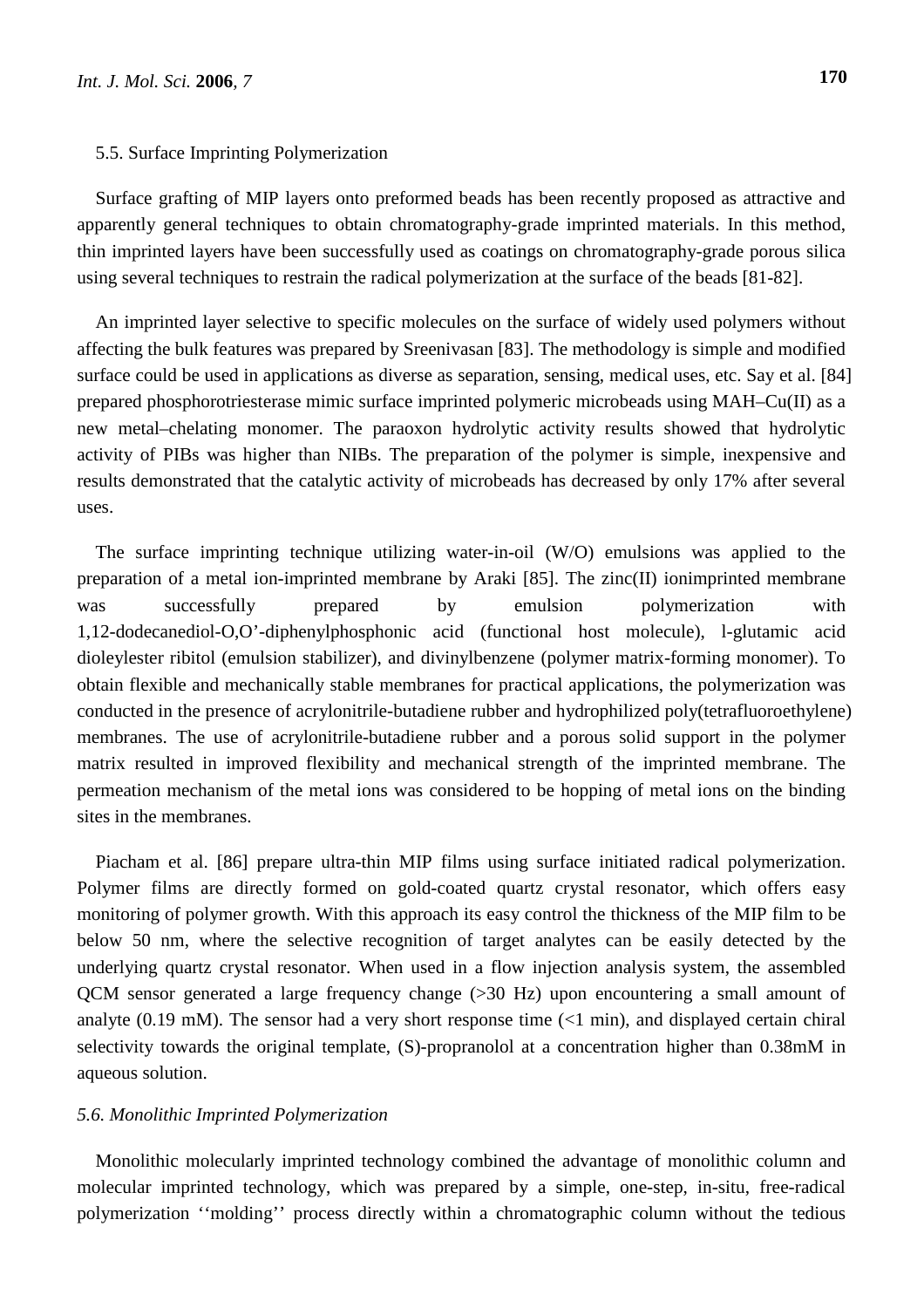procedures of grinding, sieving, and column packing. Monolithic MIP is expected to improve the separation and enable direct analysis with high-speed and high performance after in–situ polymerization. Matsui et al. [87-88] first used the in-situ polymerization technique for preparation of molecularly imprinted monoliths. Template, functional monomer, cross-linker and initiator were dissolved in mixture porogenic solvents (cyclohexanol and 1-dodecanol) and the mixture was degassed and poured into a stainless steel column. After polymerization, the template and porogenic solvents were removed by exhaustive washing with methanol-acetic acid. The monolithic molecularly imprinted technology has attracted significant interest because of their ease of preparation, high reproducibility, high selectivity and sensitivity, and rapid mass transport. Furthermore, the preparation of this type of MIP is more cost-efficient, because the amount of template molecules required is much lower. Moreover, their greater porosity, and hence good permeability, and high surface area are well suited for both small molecules and large biopolymers. Monolithic molecularly imprinted stationary phases have become a rapidly expanding field in chromatographic stationary phase preparation in recent years [89].

The proportion of mixture composition and polymerization temperature defines the monolithic structure and separation characteristic without further processing. The key to successful column preparation of MIP monolith is both choice of the composition of the pre-polymerization mixture and porogenic solvents and careful timing of the polymerization reaction. In order to compare the different polymerization methods, Mayes et al. [90] prepared three types of MIP by bulk, multistep-swelling and grafting methods when some β-blockers were used as the template molecules. In that study, ground monolithic imprinted polymer was thought to be the best all-round performer for enantiomeric separations of drugs by HPLC. In-situ polymerization has similar recognition ability and possesses the advantages of a one-step preparation procedure and high yield. Matsui and Huang [91-93] prepared a set of monolithic molecularly imprinted polymers with cinchonine and amino acid derivatives as the template molecules. Separation of the corresponding enantiomers was achieved but the separation mechanism was not mentioned. In recent years, the uses of monolithic media for superior chromatographic separation in high-performance liquid chromatography and capillary electrochromatography have attracted considerable attention [94-102].

Imprinted monolithic membranes by polymerizing mixtures of methacrylic acid and dimethacrylate crosslinkers within microporous support of filtered paper is described by Kiełczynski [103]. These membranes are selectively permeable for template molecules but transport of others species is mostly limited. The measured transport stereoselectivity varied from 1.1 to 3.7 depending on the system used and the presence of cinchonine in the monomer mixture made membrane more permeable while cinchonidine reduced its permeability. Optimization of the imprinted polymer membrane in terms of the number of binding sites and their selectivity for the template enantiomer ought to be connected with optimization of membrane porosity and template interactions with functional groups. When EDMA and EDMA:MAA monolithic membranes behave in the predicable way, i.e. transport of cinchona alkaloids follows membrane templating, TEGDMA-family membranes show abnormal preference to transport cinchonidine more effectively.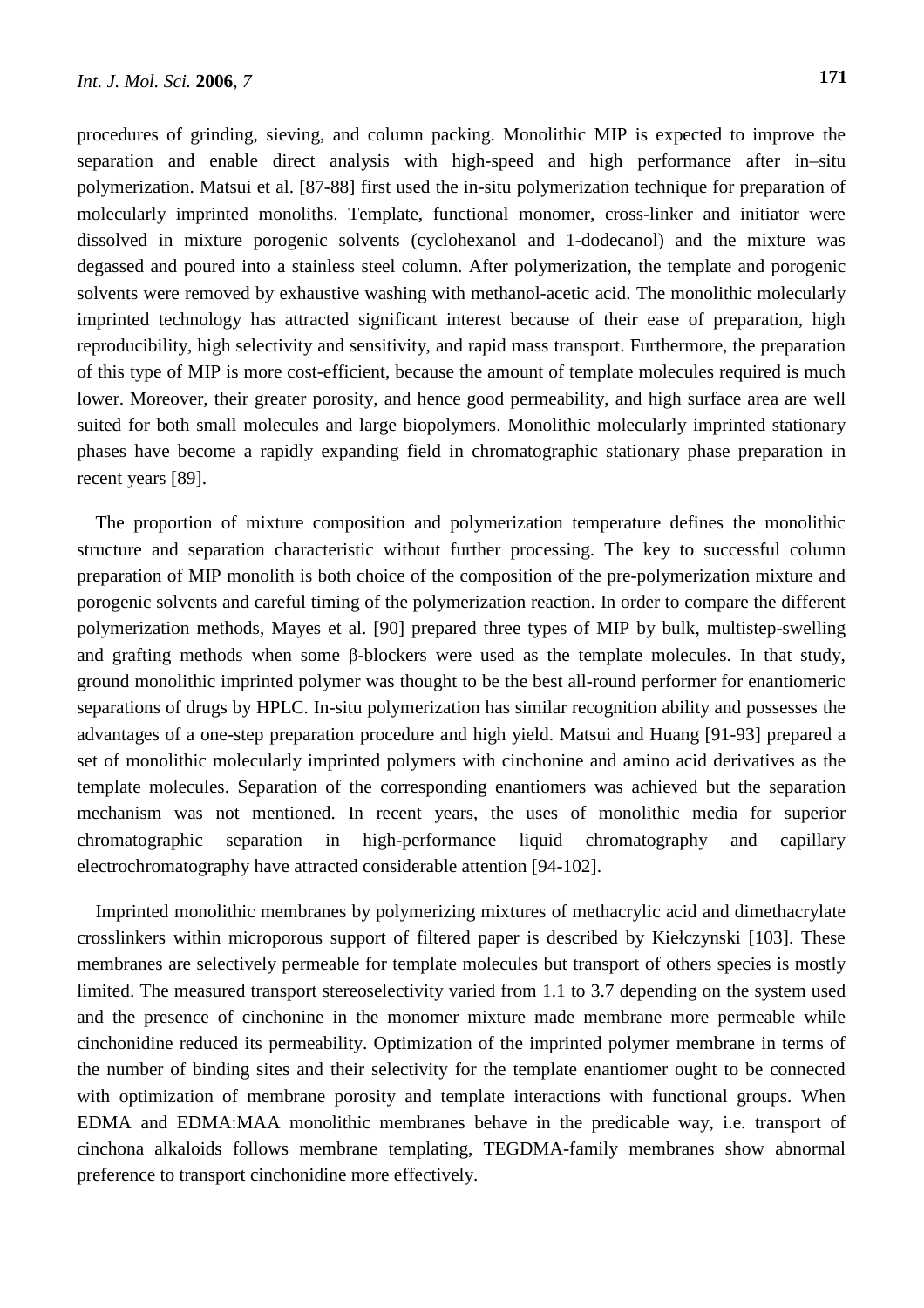#### **6. Conclusion and Future Outlook**

Molecular imprinting, as a technique for the creation of artificial receptor-like binding sites with a ''memory'' for the shape and functional group positions of the template molecule, has become increasingly attractive in many fields of analytical chemistry in recent years. However, there are still many formidable tasks remaining to be tackled. One particular goal is to be able to prepare molecularly imprinted polymers with a homogeneous population of binding sites, similar to monoclonal antibodies. New synthesis method with more simplicity and higher selectivity is another main goal. Improved performance of polymers in aqueous systems, quantitative analysis real samples and imprinted for large biomolecules are also desirable. Molecular imprinting technology is now generating increasing industrial interest, and there is a demand for commercially relevant applications. Molecular imprinting technology not only the principles have to be demonstrated, but their applicability to the 'real world' has also to be shown in the future.

#### **Acknowledgments**

The authors gratefully appreciate the financial support by the Center for Advanced Bioseparation Technology of Inha University, Korea.

#### **References and Notes**

- 1. Dickey, F.H. The preparation of specific adsorbents. *Proc. Natl. Acad. Sci.* **1949**, 35, 227-229.
- 2. Owens, P.K.; Karlsson, L.; Lutz, E.S.M.; Andersson, L.I. Molecular Imprinting for Bio- and Pharmaceutical Analysis. *Trend. Anal. Chem.* **1999**, 18, 146-154.
- 3. Yin, J.; Yang, G.; Chen, Y. Rapid and efficient chiral separation of nateglinide and its l-enantiomer on monolithic molecularly imprinted polymers. *J.Chromatogr. A* **2005**, 1090, 68-75.
- 4. Shea, K.J.; Sassaki, D.Y. On the control of microenvironment shape of functionalized network polymers prepared by template polymerization. *J. Am. Chem. Soc.* **1989**, 111, 3442-3444.
- 5. Rimmer, S. synthesis of molecular imprinted polymer networks. *Chromatogr.* **1998**, 46, 470-474.
- 6. Vlatakis, G.; Andersson, L.I.; Miller, R.; Mosbach, K. Drug assay using antibody mimics made by molecular imprinting. *Nature* **1993**, 361, 645-647.
- 7. Dickert, F.L.; Lieberzeit, P.; Tortschanoff, M. Molecular imprints as artificial antibodies—a new generation of chemical sensors. *Sens. Actuators B* **2000,** 65, 186-189.
- 8. Hirayama, K.; Sakai, Y.; Kameoka, K.; Noda, K.; Naganawa, R. Preparation of a sensor device with specific recognition sites for acetaldehyde by molecular imprinting technique, *Sens. Actuat. B* **2002**, 86, 20-25.
- 9. Haupt, K.; Mosbach, K. Molecularly imprinted polymers and their use in biomimetic sensors. *Chem. Rev.* **2000**, 100, 2495-2504.
- 10. Ansell, R.J.; Kriz, D.; Mosbach, K. Molecularly imprinted polymers for bioanalysis: Chromatography, binding assays and 'biomimetic sensors'. *Curr. Opin. Biotechnol.* **1996**, 7, 89-94.
- 11. Kriz, O.; Ramstrom, O.; Mosbach, K. Molecular imprinting: new possibilities for sensor technology. *Anal. Chem.* **1997**, 69, 345A-349A.
- 12. Chianella, I.; Lotierzo, M.; Piletsky, S.A.; et al. Rational design of a polymer specific for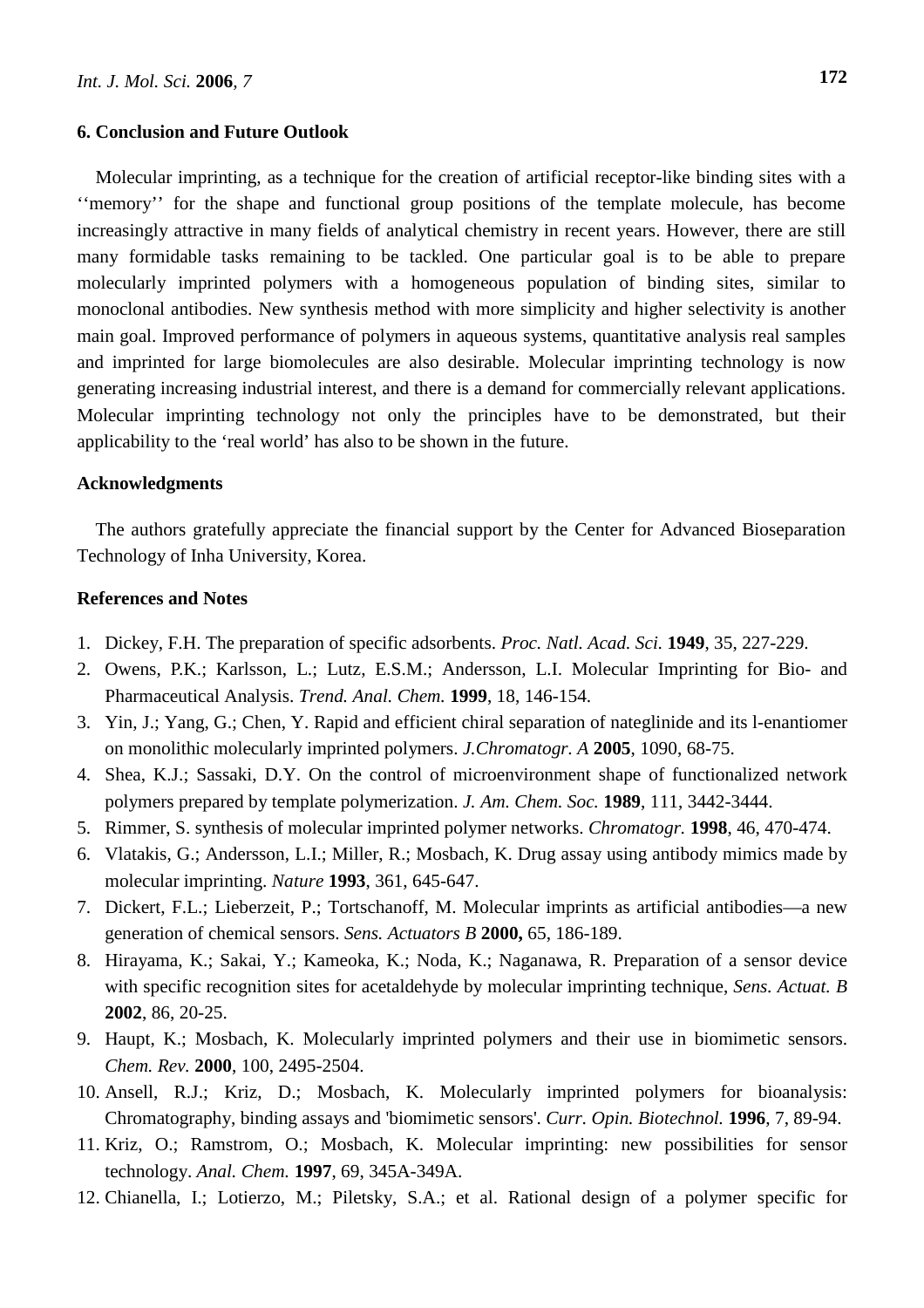microcystin-LR. *Anal. Chem.*, **2002**, 74, 1288-1293.

- 13. Lavignac, N.; Allender, C.J.; Brain, K.R. Current status of molecularly imprinted polymers as alternatives to antibodies in sorbent assays. *Anal. Chim. Acta* **2004**, 510, 139-145.
- 14. Ye, L.; Mosbach, K. Molecularly imprinted microspheres as antibody binding mimics. *React. Funct. Polym.* **2001**, 48, 149-157.
- 15. Molinelli, A.; Weiss, R.; Mizaikoff, B. Advanced solid phase extraction using molecularly imprinted polymers for the determination of quercetin in red wine. *J. Agric. Food Chem.* **2002**, 50, 1804-1808.
- 16. Weiss, R.; Molinelli, A.; Jakusch, M.; Mizaikoff, B. Molecular imprinting and solid phase extraction of flavonoid compounds. *Bioseparation* **2001**, 10, 379-387.
- 17. Bereczki, A.; Tolokan, A.; Horvai, G.; Horvath, V.; Lanza, F.; Hall, A.J.; Sellergren, B. Determination of phenytoin in plasma by molecularly imprinted solid-phase extraction. *J. Chromatogr. A* **2001**, 930, 31-38.
- 18. Mullett, W.; Lai, E. Determination of theophylline in serum by molecularly imprinted solid-phase extraction with pulsed elution. *Anal. Chem.* **1998**, 70, 3636-3641.
- 19. Martin, P.D.; Jones, G.R.; Stringer, F.; Wilson, I.D. Comparison of normal and reversed-phase solid phase extraction methods for extraction of β-blockers from plasma using molecularly imprinted polymers. *Analyst* **2003**, 128, 345–350.
- 20. Hwang, C.C.; Lee, W.C. Chromatographic resolution of the enantiomers of phenylpropanolamine by using molecularly imprinted polymer as the stationary phase. *J. Chromatogr. B* **2001**, 765, 45-53.
- 21. Peter, S.; Schweitz, L.; Nilsson, S. molecularly imprinted polymers in capillary electrochromatography: recent developments and future trends. *Electrophoresis* **2003**, 24, 3892-3899.
- 22. Liu, F.; Liu, X.; Ng, S.C.; Chan, H.S. Enantioselective molecular imprinting polymer coated QCM for the recognition of l-tryptophan. *Sensors and Actuators B* **2006**, 113, 234-240.
- 23. Xie, J.; Zhu, L.; Luo, H.; Zhou, L.; Li, C.; Xu, X. Direct extraction of specific pharmacophoric flavonoids from ginko leaves using a molecularly imprinted polymer for quercetin. *J. Chromatogr. A* **2001**, 934, 1-11.
- 24. Takeda, K.; Kobayashi, T. Bisphenol A. imprinted polymer adsorbents with selective recognition and binding characteristics. *Sci. Tech. Adv. Mater.* **2005**, 6, 165-171.
- 25. Wulff, G.; Sharhan, A.; Zabrocki, K. Enzyme analogue built polyers and their use for the resolution of racements. *Tetrahedron Lett.***1973**, 14, 4329-4332.
- 26. Wulff, G.; Vesper, R.; Grobe, E.; Sarhan, A. Enzyme-analogue built polymers, 4) on the synthesis of polymers containing chiral cavities and their use for the resolution of racemates. *Makromol. Chem.* **1977**, 178, 2799-2816.
- 27. Svenson, J.; Karlsson, J.G.; Nicholls, I.A. 1H nuclear magnetic resonance study of the molecular imprinting of ( )-nicotine: template self-association, a molecular basis for cooperative ligand binding. *J. Chromatogr. A* **2004**, 1024, 39–44.
- 28. Ekberg, B.; Mosbach, K. Molecular imprinting: A technique for producing specific separation materials. *Trends in Biotechnolog.* **1989**, 7, 92-96.
- 29. Michael, J.; Whitecome, M.; Rodrigue, E.; Villar, P. A new method for the introduction of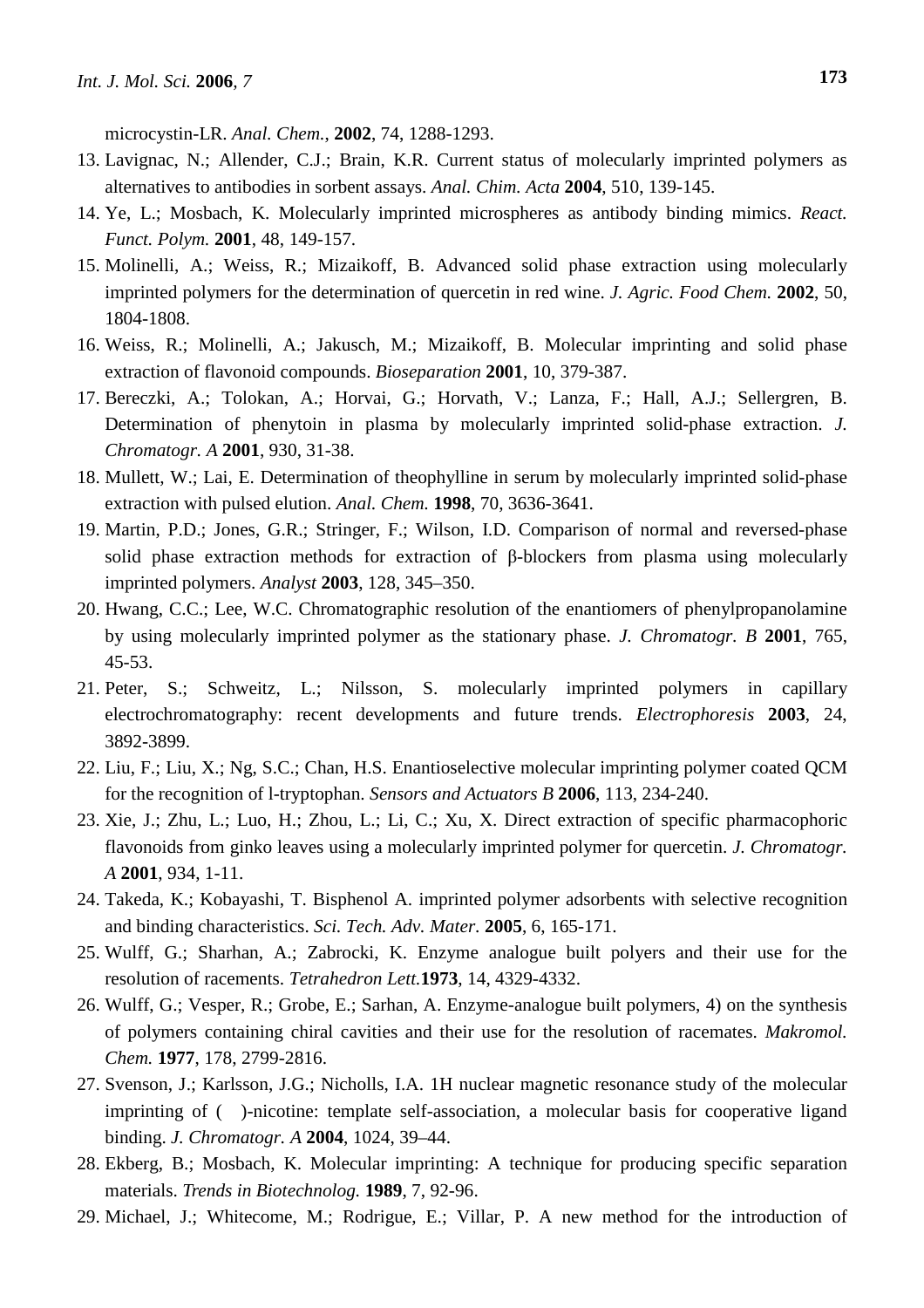recognition site functionality into polymers prepared by molecular imprinting: synthesis and characterization of polymeric receptors for cholesterol. J. *Am. Chem. Soc.* **1995**, 117, 7105-7111.

- 30. Sellergren, B.; Kenneth, J. S. Influence of polymer morphology on the ability of imprinted network polymers to resolve enantiomers. *J. Chromatogr.* **1993**, 635, 31-49.
- 31. O'Mahony, J.; Molinelli, A.; Nolan, K.; Smyth, M.R.; Mizaikoff, B. Towards the rational development of molecularly imprinted polymers: 1H NMR studies on hydrophobicity and ion-pair interactions as driving forces for selectivity. *Biosens. Bioelectron.* **2005**, 20, 1884-1893.
- 32. Mayes, A.G.; Mosbach, K. Molecularly imprinted polymers: useful materials for analytical chemistry?. *Trends in Anal. Chem.* **1997**, 16, 321-332.
- 33. Brüggemann, O.; Haupt, K.; Ye, L.; Yilmaz, E.; Mosbach**,** K. New configurations and applications of molecularly imprinted polymers. *J. Chromatog. A* **2000**, 889, 15-24.
- 34. Mosbach, K. Toward the next generation of molecular imprinting with emphasis on the formation, by direct molding, of compounds with biological activity (biomimetics). *Anal. Chim. Acta* **2001**, 435, 3-8.
- 35. Nicholls, I.A. Thermodynamic considerations for the design of and ligand recognition by molecularly imprinted polymers, *Chem. Lett.* **1995**, 24, 1035–1036.
- 36. Nicholls, I.A.; Adbo, K.; Andersson, H.S.; Andersson, P.O.; Ankerloo, J.; Hein-Dahlstrom, J.; Jokela, P.; Karlsson, J.G..; Oloffson, L.; Rosengren, J.; Shoravi, S.; Svenson, J.; Wikman, S. Can we rationally design molecularly imprinted polymers. *Anal. Chim. Acta* **2001**, 435, 9-18.
- 37. Kim, H.; Guiochon, G. Comparison of the Thermodynamic Properties of Particulate and Monolithic Columns of Molecularly Imprinted Copolymers. *Anal. Chem.* **2005**, 77, 93-102.
- 38. Piletska, E V.; Romero-Guerra, M.; Guerreiro, A.R.; Karim, K.; Turner, A.P.F; Piletsky, S.A. Adaptation of the molecular imprinted polymers towards polar environment. *Anal. Chim. Acta*  **2005**, 542, 47-51.
- 39. Spivak, D.A. Optimization, evaluation, and characterization of molecularly imprinted polymers. *Advanced Drug Delivery Reviews* **2005**, 57, 1779-1794.
- 40. Cormack, P. A.G.; Elorza, A.Z. molecularly imprinted polymers: synthesis and characteristion. *J. Chromatog. B* **2004**, 804, 173-182.
- 41. Andersson, L.I.; Nicholls, I.A.; Mosbach, K. Molecular imprinting: the current status and future development of polymer-based recognition systems. *Adv. Molec. Cell Biol.* **1996**, 15, 647-666.
- 42. Mosbach, K. Molecular imprinting. *Trends in Biochemical Sciences* **1994**, 19, 9-14.
- 43. Haupt, K.; Mosbach K. Plastic antibodies: developments and applications. *Tibtech November* **1998**, 16, 468-475.
- 44. Katz, A.; Davis, M.E. Investigations into the mechanisms of molecular recognition with imprinted polymers. *Macromolecules* **1999,** 32, 4113–4121.
- 45. L¨ubke, C.; L¨ubke, M.; Whitcombe, M.J.; Vulfson, E.N. Imprinted polymers prepared with stoichiometric template–monomer complexes: efficient binding of ampicillin from aqueous solutions. *Macromolecules* **2000**, 33, 5098-5105.
- 46. Turner, N.W.; Piletska, E.V.; Karim, K.; Whitcombe, M.; Malecha, M.; Magan, N.; Baggiani, C.; Piletsky, S.A. Effect of the solvent on recognition properties of molecularly imprinted polymer specific for ochratoxin A. *Biosensors and Bioelectronics* **2004**, 20, 1060-1067.
- 47. Oral, E.; Peppas, N.A. Dynamic studies of molecular imprinting polymerizations. *Polymer* **2004**,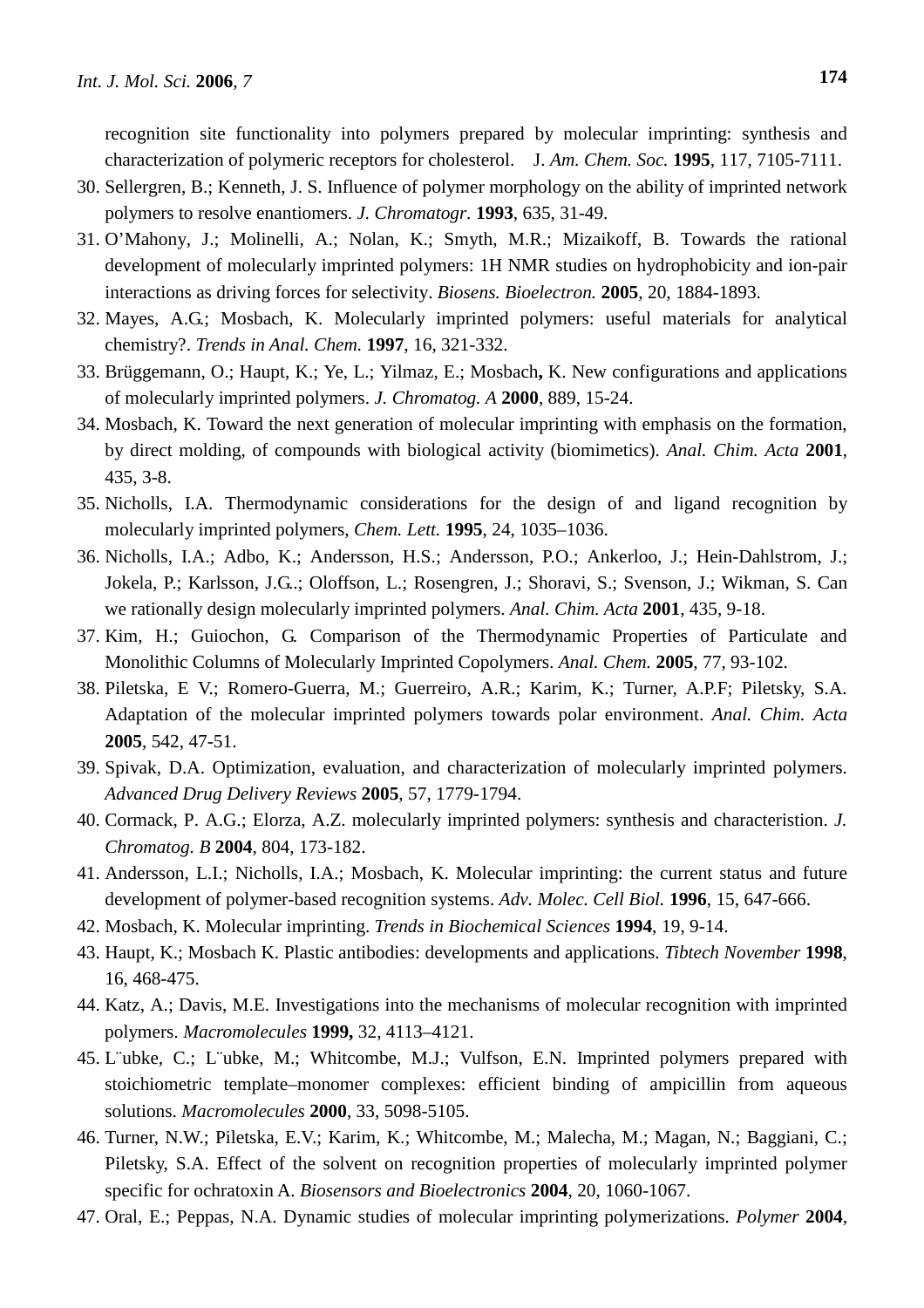45, 6163-6173.

- 48. Liu, Z.S.; Xu, Y.L.; Yan, C.; Gao, R.Y. Mechanism of molecular recognition on molecular imprinted monolith by capillary electrochromatography. *J.Chromatogr. A* **2005**, 1087, 20-28.
- 49. Kim, H.; Spivak, D.A. New insight into modeling non-covalently imprinted polymers. *J. Am. Chem. Soc.* **2003**, 125, 11269-11275.
- 50. Kempe, M.; Mosbach, K. Binding studies on substrate- and enantio-selective molecularly imprinted polymers, *Anal. Lett.* **1991**, 24, 1137-1145.
- 51. O'Shannessy, D.J.; Ekberg, B.; Mosbach, K. Molecular imprinting of amino acid derivatives at low temperature using photolytic homolysis of azobisnitriles. *Anal. Biochem.* **1989**, 177, 144-149.
- 52. Silvestri, D.; Borrelli, C.; Giusti, P.; Cristallini, C.; Ciardelli, G. Polymeric devices containing imprinted nanospheres: a novel approach to improve recognition in water for clinical uses. *Anal. Chim. Acta* **2005**, 542, 3-13.
- 53. Baggiani, C.; Anfossi, L.; Baravalle, P.; Giovannoli, C.; Tozzi, C. Selectivity features of molecularly imprinted polymers recognizing the carbamate group. *Anal. Chim. Acta* **2005**, 531, 199-207.
- 54. Sellergren, B.; Shea, K.J. Origin of peak asymmetry and the effect of temperature on solute retention in enantiomer separations on imprinted chiral stationary phases. *J. Chromatogr. A*. **1995**, 690, 29-39.
- 55. Gonz´alez, G.P.; Hernando, P.F.; Alegra, J.S.D. A morphological study of molecularly imprinted polymers using the scanning electron microscope. *Anal. Chim. Acta* **2006**, 557, 179–183.
- 56. O'Mahony, J.; Molinellib, A.; Nolan, K.; Smyth, M.R.; Mizaikoff, B. Anatomy of a successful imprint: Analysing the recognition mechanisms of a molecularly imprinted polymer for quercetin. *Biosensors and Bioelectronics* **2006**, 21, 1383-1392.
- 57. Lei, J.D.; Tong A.J. Preparation of Z-l-Phe-OH-NBD imprinted microchannel and its molecular recognition study. *Spectrochimica Acta Part A* **2005**, 61, 1029-1033.
- 58. Tamayo, F.G.; Titirici, M.M.; -Esteban, A. M.; Sellergren, B. Synthesis and evaluation of new propazine-imprinted polymer formats for use as stationary phases in liquid chromatography. *Anal. Chim. Acta* **2005**, 542, 38-46.
- 59. Yang, K.; Liu, Z.; Mao, M.; Zhang, X.; Zhao, C.; Nishi, N. Molecularly imprinted polyethersulfone microspheres for the binding and recognition of bisphenol A. *Anal. Chim. Acta* **2005**, 546, 30-36.
- 60. Haginaka, J.; Kagawa, C. Uniformly sized molecularly imprinted polymer for d-chlorpheniramine, Evaluation of retention and molecular recognition properties in an aqueous mobile phase. *J. Chromatogr. A*. **2002**, 948, 77-84
- 61. Hosoya, K.; Yoshizako, K.; Shirasu, Y.; Kimata, K.; Araki, T.; Tanaka, N.; haginaka, J. Molecularly imprinted uniform-size polymer-based stationary phase for high-performance liquid chromatography structural contribution of cross-linked polymer network on specific molecular recognition. *J. Chromatogr. A* **1996**, 728, 139-147.
- 62. Haginaka, J.; Sakai, Y. Uniform-sized molecularly imprinted polymer material for (S)-propranolol. *J. Pharm. Biomed. Anal.* **2000**, 22, 899–907.
- 63. Nakamura, M.; Ono, M.; Nakajima, T.; Ito, Y.; Aketo, T.; Haginaka, J. Uniformly sized molecularly imprinted polymer for atropine and its application to the determination of atropine and scopolamine in pharmaceutical preparations containing Scopolia extract. *J. Pharmaceutical and*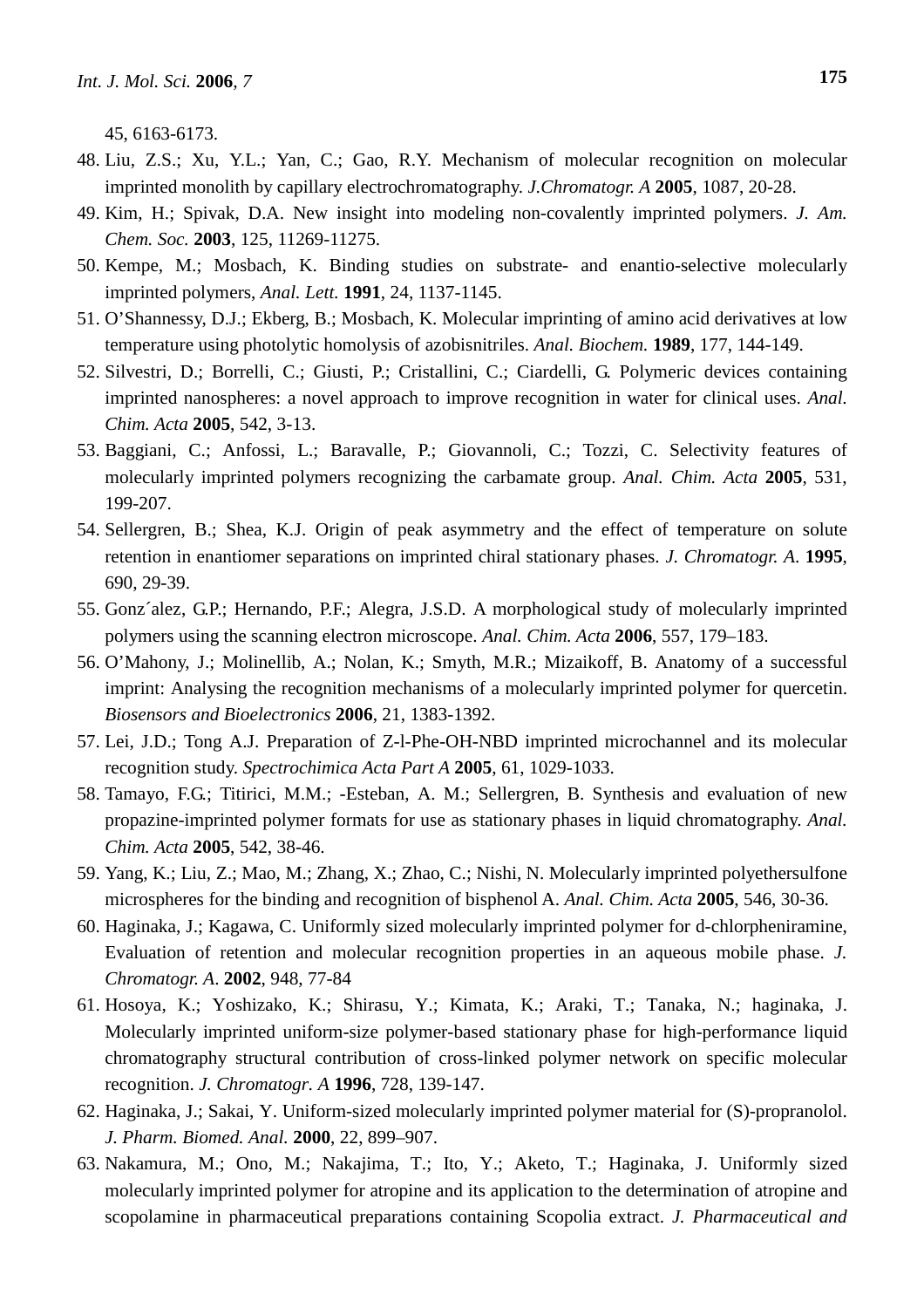*Biomedical Analysis* **2005**, 37, 231–237.

- 64. Haginaka, J.; Kagawa, C. Retentivity and enantioselectivity of uniformly sized molecularly imprinted polymers for d-chlorpheniramine and -brompheniramine in hydro-organic mobile phases. *J. Chromatogr. B* **2004**, 804, 19–24.
- 65. Mayes, A.G.; Mosbach, K. Molecularly Imprinted Polymer Beads: Suspension Polymerization Using a Liquid Perfluorocarbon as the Dispersing Phase. *Anal. Chem.* **1996**, 68, 3769–3774.
- 66. Zhang, L.; Cheng, G.; Fu, C. Synthesis and characteristics of tyrosine imprinted beads via suspension polymerization. *React. Func. Polym.* **2003**, 56, 167-173.
- 67. Pang, X.; Cheng, Guoxiang.; Li, R.; Lu, S.; Zhang Y. Bovine serum albumin-imprinted polyacrylamide gel beads prepared via inverse-phase seed suspension polymerization. *Anal. Chim. Acta* **2005**, 550, 13-17.
- 68. Kawaguchi, M.; Hayatsu, Y.; Nakata, H.; Ishii, Y.; Ito, R.; Saito, K.; Nakazawa H. Molecularly imprinted solid phase extraction using stable isotope labeled compounds as template and liquid chromatography–mass spectrometry for trace analysis of bisphenol A in water sample. *Anal. Chim. Acta* **2005**, 539, 83-89.
- 69. Li, W.H.; Stover, D.H. Monodisperse cross-linked core-shell polymer microspheres by precipitation polymerization. *Macromolecules* **2000**, 33(12): 4354-4360.
- 70. Downey, J.S.; McIsaac, G.; Frank, R.S.; Stover, D.H. Poly (divinylbenzene)microspheres as an intermediate morphology between microgel, macrogel, and coagulum in cross-linking precipitation polymerization. *Macromolecules* **2001**, 34, 4534-4541.
- 71. Surugiu, I.; Danielsson, B.; Ye, L.; Mosbach, K.; Haupt, K. Chemiluminescence Imaging ELISA Using an Imprinted Polymer as the Recognition Element Instead of an Antibody. *Anal. Chem.*  **2001**, 73, 487-491.
- 72. Ye, L.; Surugiu, I.; Haupt, K. Scintillation Proximity Assay Using Molecularly Imprinted Microspheres. *Anal. Chem.* **2002**, 74, 959-964.
- 73. Sp´egel, P.; Schweitz, L.; Nilsson, S. Molecularly imprinted microparticles for capillary electrochromatography: Studies on microparticle synthesis and electrolyte composition. *Electrophoresis* **2001**, 22, 3833-3841.
- 74. Boer, T.; Mol, R.; deZeeuw, R.A.; deJong, G.J.; Sherrington, D.C.; Cormack, P.A.G.; Ensing, K. Spherical molecularly imprinted polymer particles: A promising tool for molecular recognition in capillary electrokinetic separations. *Electrophoresis* **2002**, 23, 1296-1300.
- 75. Li, P.; Rong, F.; Yuan, C. Morphologies and binding characteristics of molecularly imprinted polymers prepared by precipitation polymerization. *Polym. Int.* **2003**, 52, 1799-1806.
- 76. Ye, L.; Cormack, P.A.; Mosbach, K. Molecular imprinting on microgel spheres. *Anal. Chim. Acta.*  **2001**, 435, 187-196.
- 77. Ye, L.; Weiss, R.; Mosbach, K. Synthesis and characterization of molecularly imprinted microspheres. *Macromolecules* **2000**, 33, 8239-8245.
- 78. Puoci, F.; Iemma, E.; Muzzalupo, R.; Spizzirri, U.G.; Trombino, S.; Cassano, R.; Picci, N. Spherical molecularly imprinted polymers (SMIPs) via a novel precipitation polymerization in the controlled delivery of sulfasalazine. *Macromol. Biosci.* **2004**, 4, 22-26.
- 79. Ho, K.C.; Yeh, W.M.; Tung, T.S.; Liao, J.Y. Amperometric detection of orphine based on poly(3,4-ethylenedioxythiophene) immobilized molecularly imprinted polymer particles prepared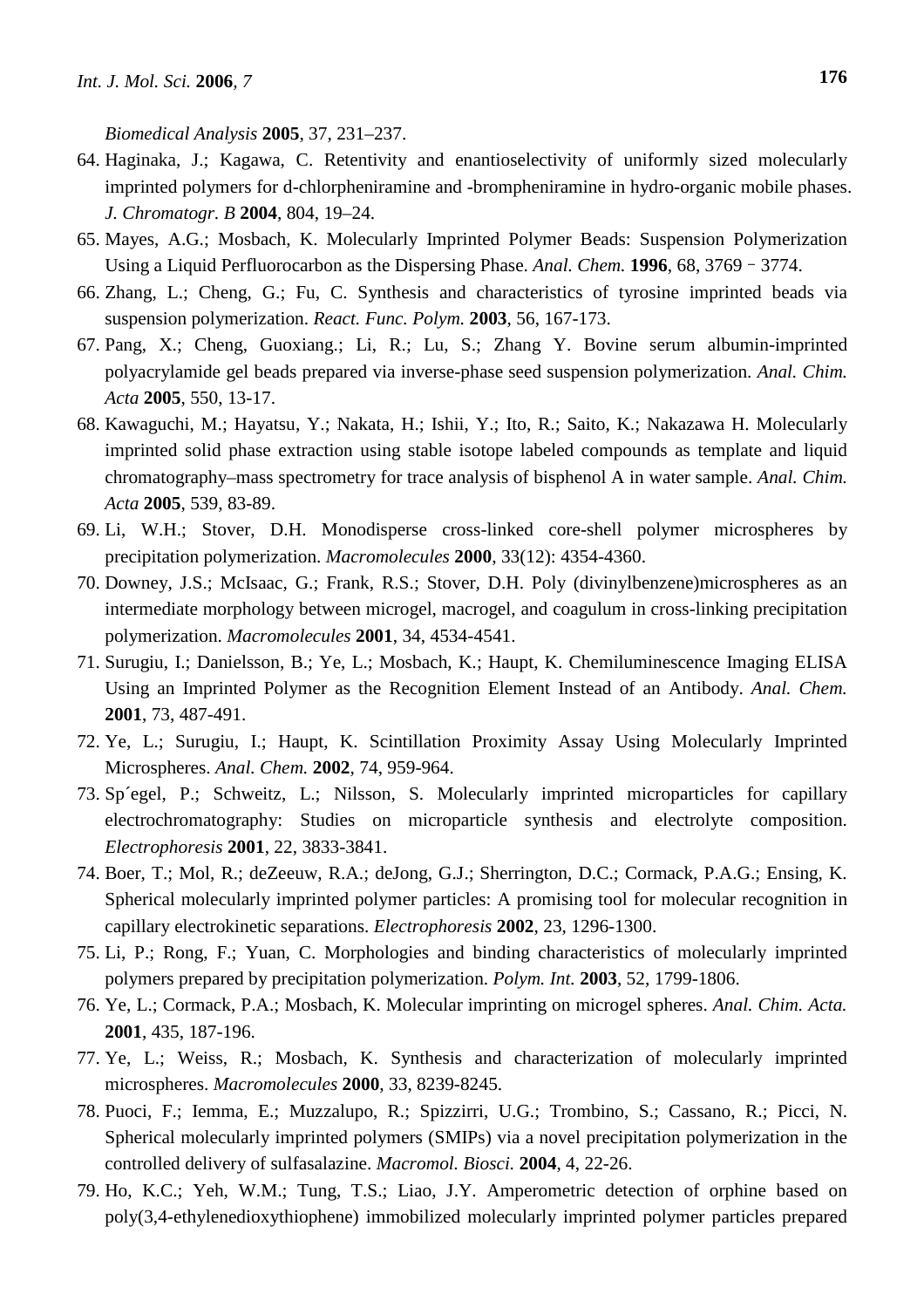by precipitation polymerization. *Anal. Chim. Acta* **2005**, 542, 90-96.

- 80. Baggiani, C.; Baravalle, P.; Anfossi, L.; Tozzi. C. Comparison of pyrimethanil-imprinted beads and bulk polymer as stationary phase by non-linear chromatography. *Anal. Chim. Acta* **2005**, 542, 125-34.
- 81. Sellergren, B.; Ruckert, B.; Hall, A.J. Layer-by-Layer Grafting of Molecularly Imprinted Polymers via Iniferter Modified Supports. *Adv. Mater.* **2002**, 14, 1204-1208.
- 82. Ruckert, B.; Hall, A.J.; Sellergren, B. Molecularly imprinted composite materials via inifertermodified supports. *J. Mater. Chem.* **2002**, 12, 2275-2280.
- 83. Sreenivasan, K. Surface imprinted polyurethane film as a chiral discriminator. *Talanta* **2006**, 68, 1037–1039.
- 84. Say, R.; Erdem, M.; Ersoz, A.; Tu¨rk, H.; Denizli, A. Biomimetic catalysis of an organophosphate by molecularly surface imprinted polymers. *Applied Catalysis A: General* **2005**, 286, 221–225.
- 85. Araki, K.; Maruyama, T.; Kamiya, N.; Goto M. Metal ion-selective membrane prepared by surface molecular imprinting. *J. Chromatogr. B* **2005**, 818, 141–145.
- 86. Piacham, T.; Josell, A.; Arwin, H.; Prachayasittikul, V.; Ye L. Molecularly imprinted polymer thin films on quartz crystal microbalance using a surface bound photo-radical initiator. *Anal. Chim. Acta* **2005**, 536, 191-96.
- 87. Matsui, J.; Kato, Y.; Takeuchi, T.; Yokoyama, K.; Tamiya, E.; Karube, I. Molecular recognition in continuous polymer rods prepared by a molecular imprinting technique. *Anal Chem.* **1993**, 65, 2223-2224.
- 88. Matsui, J.; Miyoshi, Y.; Matsui, R. Rod-type affinity media for liquid chromatography prepared by in-situ molecular imprinting. *Anal. Sci.* **1995**, 11 (6), 1017-1019.
- 89. Liu, H.Y.; Row, K.H.; Yang, G.L. Monolithic Molecularly Imprinted Columns for Chromatographic Separation. *Chromatogr.* **2005**, 61, 429-432.
- 90. Robert, E.F.; Christophe, C.; Richard, F.V.; Mayes, A.G. A direct comparison of the performance of ground, beaded and silica-grafted MIPs in HPLC and Turbulent Flow Chromatography applications. *Biosensors and Bioelectronics* **2004**, 20, 1098-1105.
- 91. Matsui, J.; Nicholls, I.A.; Takeuchi, T. Molecular recognition in cinchona alkaloid molecular imprinted polymer rods. *Anal. Chim. Acta* **1998**, 365, 89-93.
- 92. Huang, X.D.; Zou, H.F.; Mao, X.Q.; Luo, Q.Z.; Chen, X.M.; Xiao, X.Z. Preparation of molecularly imprinted chiral monolithic column and its applications for separation of diastereomers. *Chin. J. Chromatogr.* **2002**, 20, 436-438.
- 93. Huang, X.D.; Zou, H.F.; Chen, X.Q.; Luo, Q.Z.; Kong, L. Molecularly imprinted monolithic stationary phases for liquid chromatographic separation of enantiomers and diastereomers. *J. Chromatogr. A* **2003**, 984, 273-282.
- 94. Svec, F., E.C. Peters, D. Sykora and J.M.J. Frechet. Design of the monolithic polymers used in capillary electrochromatography columns. *J. Chromatogr. A* **2000**, 887, 3-29.
- 95. Yan, H.Y.; Jin, L.M.; Row, K.H. Special Selectivity of Molecular Imprinted Monolithic Stationary Phase. *J. Liq. Chromatogr. & Rel. Technol.* **2005**, 28, 3147-3155.
- 96. Wulff, G. Enzyme-like catalysis by molecularly imprinted polymers. *Chem. Rev.* **2002**, 102, 1-28.
- 97. Huang, X.D.; Qin, F.; Chen, X.M.; Liu, Y.Q.; Zou, H.F. Short columns with molecularly imprinted monolithic stationary phases for rapid separation of diastereomers and enantiomers. *J. Chromatogr.*